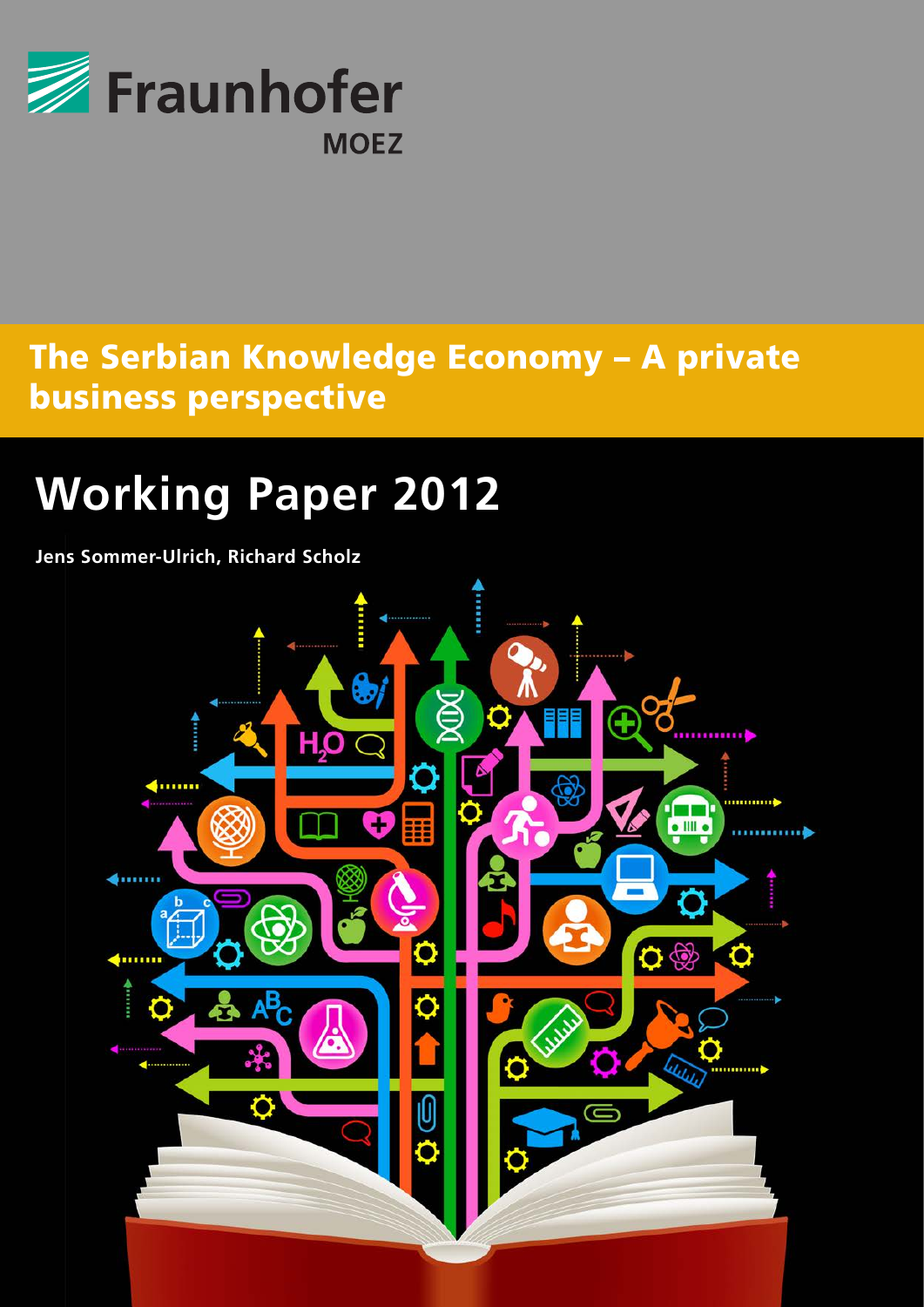1 Acknowledgements: Research reported in this paper is based on a study by Rauch, M., Sommer-Ulrich, J., Stumpf, M. 2012 and was supported by European Bank for Reconstruction and Development (EBRD).

© European Bank for Reconstruction and Development,One Exchange Square, London EC2A 2JN, UK

Website: www.ebrd.com All rights reserved. No part of this publication may be reproduced or transmitted in any form or by any means. including photocopying and recording, without the written permission of the copyright holder. Such written permission must also be obtained before any part of this publication is stored in a retrieval system of any nature.

#### **Fraunhofer MOEZ Working Paper 8/2012. Titel: The Serbian Knowledge Economy: A private business perspective.**

Veröffentlichung in Fraunhofer Publica: Link zum Datensatz in der Datenbank Fraunhofer-Publica http://publica.fraunhofer.de/dokumente/N-230972.html urn:nbn:de:0011-n-2309725

## **Herausgeber:**

Prof. Dr. Thorsten Posselt, Fraunhofer MOEZ, Neumarkt 9-19, 04109 Leipzig, Telefon +49 341 231039-0, Fax +49 341 231039-190, www.moez.fraunhofer.de

#### **Copyright:**

Fraunhofer MOEZ

**Autoren:** Jens Sommer-Ulrich, Richard Scholz<sup>1</sup>

## **Fotos:**

istockphoto.de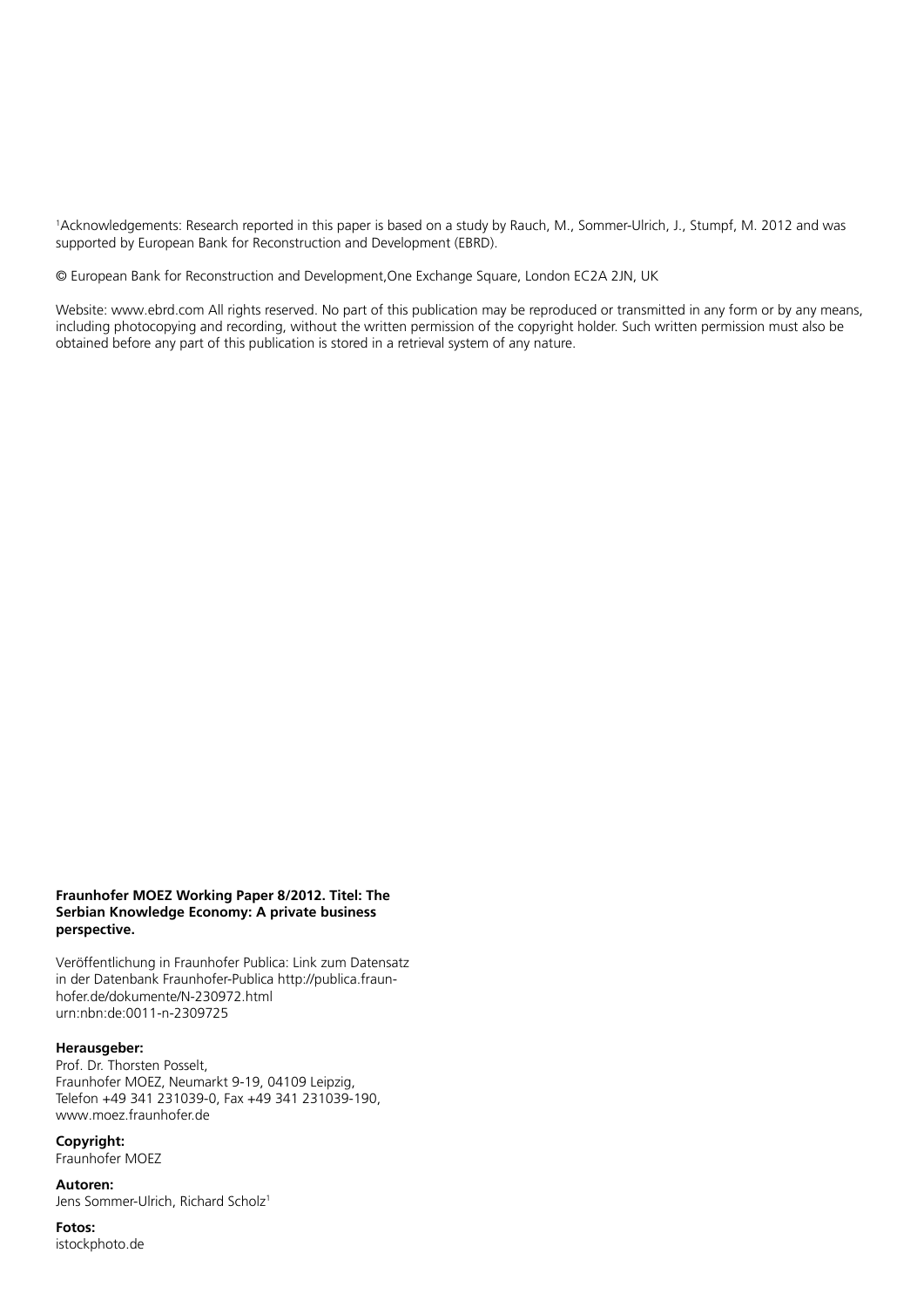## **CONTENTS**

| 1 | List of Tables                | $\sqrt{3}$     |
|---|-------------------------------|----------------|
| 2 | List of Figures               | 3              |
| 3 | Abbreviation                  | $\sqrt{3}$     |
| 4 | Introduction and Background   | $\overline{4}$ |
| 5 | The Serbian Knowledge Economy | $\,6\,$        |
| 6 | Methodology                   | 15             |
| 7 | The Five Sectors View         | 16             |
| 8 | Summary                       | 21             |
| 9 | Literature                    | 24             |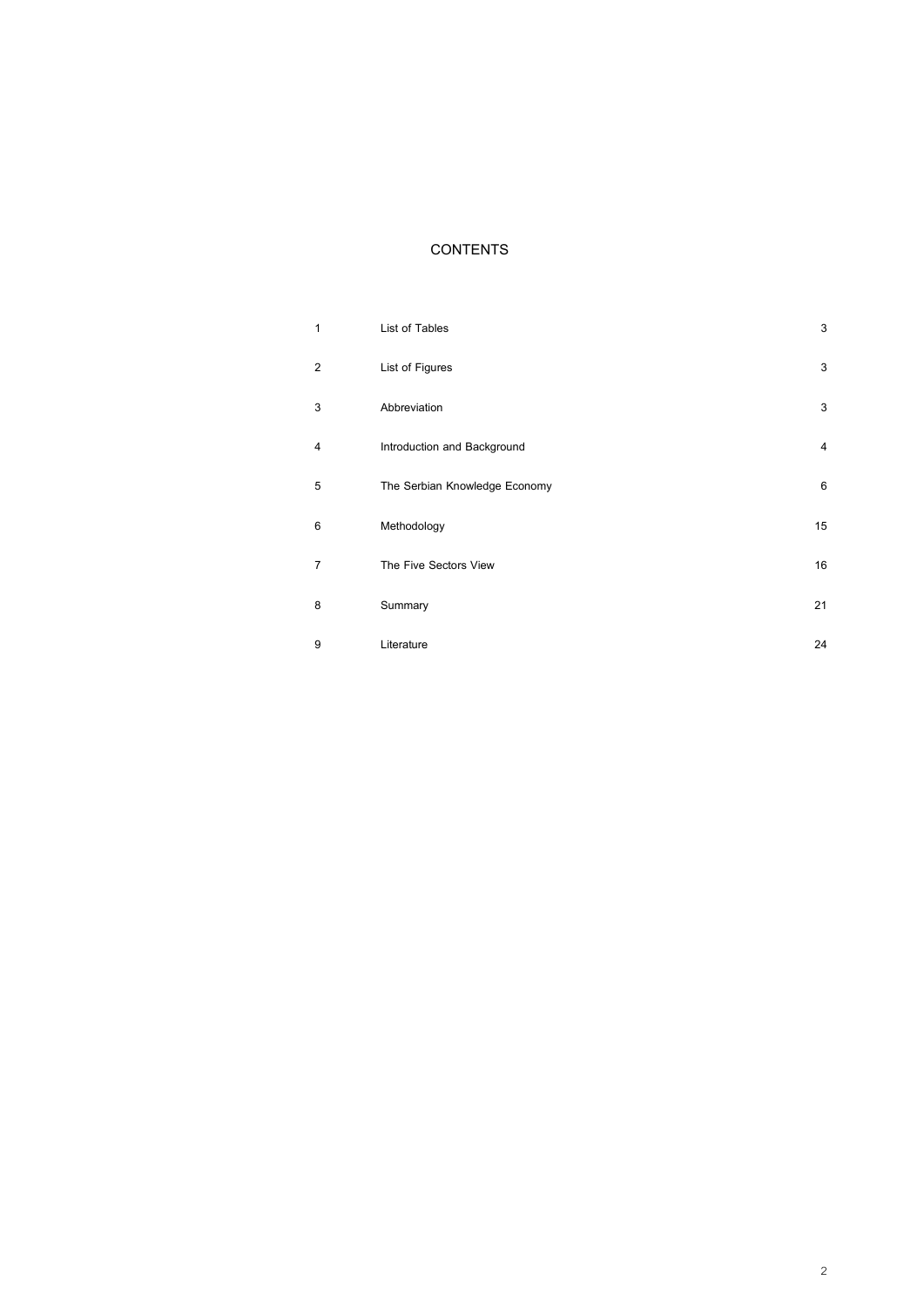## <span id="page-3-0"></span>1 List of Tables

## <span id="page-3-1"></span>2 List of Figures

| Figure 1: Cluster, cluster initiatives against the background of FDI and Exports in Serbia |  |
|--------------------------------------------------------------------------------------------|--|
| Figure 2: Development of productivity and employment between 2005-2010                     |  |

## <span id="page-3-2"></span>3 Abbreviation

| bn.          | billion                                                |
|--------------|--------------------------------------------------------|
| cf.          | compare                                                |
| EU           | European Union                                         |
| <b>EUR</b>   | Furo                                                   |
| <b>FDI</b>   | Foreign direct investments                             |
| HT           | High technology manufactures                           |
| ICT          | Information and communication technology               |
| IT           | Information technology                                 |
| KE           | Knowledge economy                                      |
| LT           | Low technology manufactures                            |
| MT           | Medium technology manufactures                         |
| <b>NIS</b>   | National Innovation System                             |
| OECD         | Organisation for Economic Co-operation and Development |
| PP           | primary products                                       |
| R&D          | Research and Development                               |
| <b>RB</b>    | Resource-based products                                |
| <b>RCA</b>   | Revealed comparative advantage                         |
| <b>RDI</b>   | Research, Development and Innovation                   |
| Rep.         | Republic                                               |
| <b>SIEPA</b> | Serbia Investment and Export Promotion Agency          |
| <b>SITC</b>  | Standard International Trade Classification            |
| <b>USD</b>   | <b>United States Dollar</b>                            |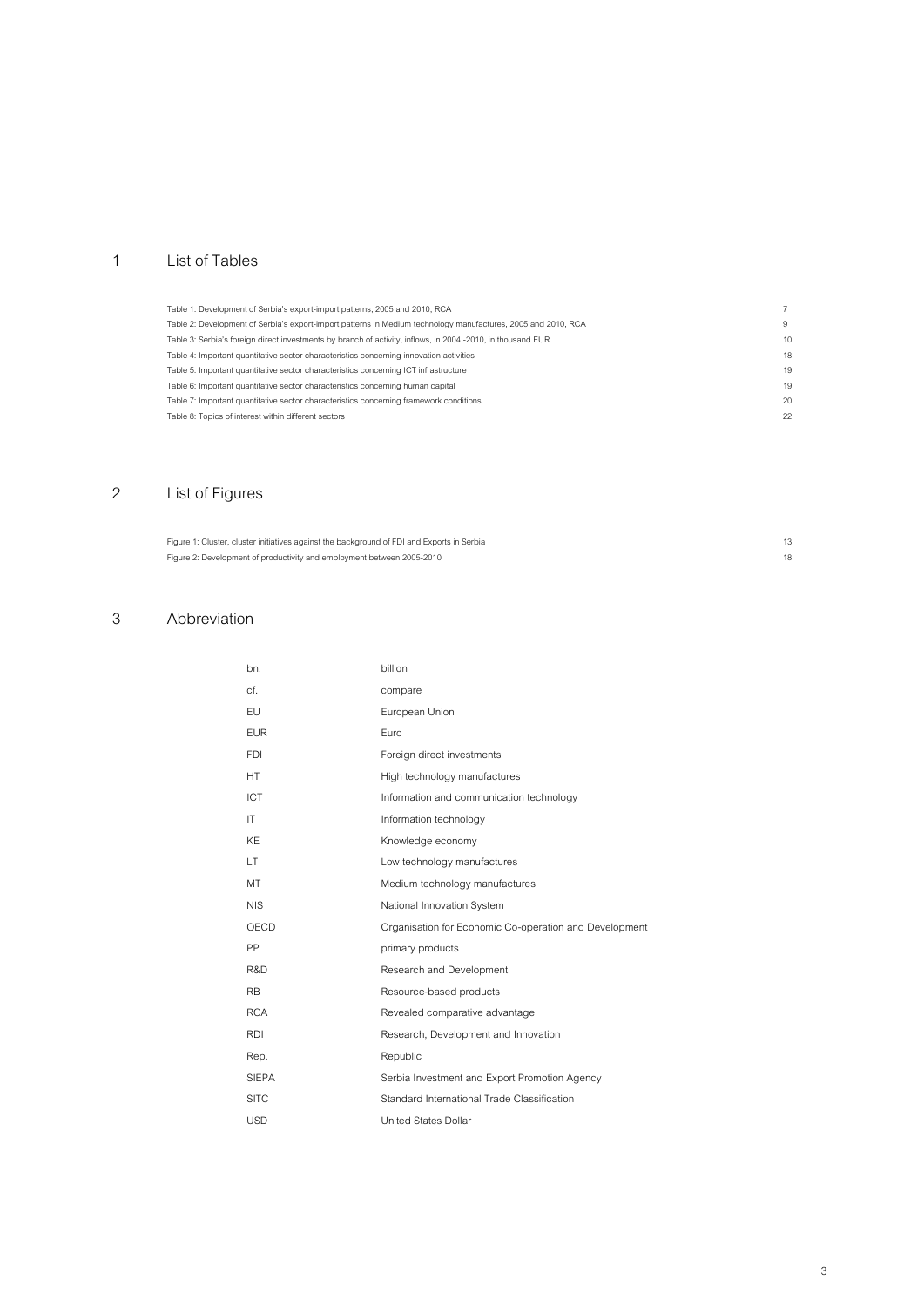### <span id="page-4-0"></span>4 Introduction and Background

Traditional growth theory focuses on the factors of capital, labour, as well as materials and energy. Since these factors exhibit diminishing returns to scale – at least according to neo-classical theory – long-term macroeconomic growth is possible only when production functions incorporate technology and knowledge, and influence into total factor productivity.<sup>2</sup> Empirical and analytical studies show that the economic growth of industrialised countries in the 20th century was mainly driven by human capital and knowledge. $^3$  In contrast to other production factors, investments in knowledge have shown increasing – rather than decreasing – returns to scale. $^4$  These findings suggest the need for new frameworks and strategies for qualitative and smart growth.

Considering a growing competitive environment, technological competitive advantages become increasingly important, as neo-Schumpeterian growth models a la Aghion et al illustrate.<sup>5</sup> Research, development, and innovation (RDI), as well as fast adaptation/diffusion are, in the mid- and long-term, crucial factors for competitiveness. Additionally, in the concept of "the knowledge economy," human capital is regarded as complementary to investments in RDI and adaptation. The stimulation of private business RDI and the improvement of framework conditions for private RDI are at the top of national RDI policy agendas worldwide. Thereby, the supply of highly qualified personnel is often acknowledged as being a significant key to success.

Incorporating modern information infrastructure, a policy agenda supporting human capital, as well as knowledge dissemination into a framework of an effective innovation system, the concept of "knowledge economy" emerged.<sup>6</sup> The World Bank asserts: "A knowledge economy (KE) relies on knowledge as the key engine of economic growth. It is an economy in which knowledge is acquired, created, disseminated, and applied to enhance economic development. Intuitively, conditions for a knowledge-based development process would seem to include an educated and skilled labour force, a dense and modern information infrastructure, an effective innovation system, and an institutional regime that offers incentives for the efficient creation, dissemination, and use of existing knowledge."<sup>7</sup> However, there is no coherent definition of the term "knowledge economy." Instead, the conceptual weaknesses of this widely-used metaphor has been revealed during the last years. $^8$  In this paper an empirical approach is proposed to identify economic sectors which "acquire, create, disseminate, and applie" the knowledge base of Serbia and hence, have potential for economic growth in Serbia apart from low labour costs.

While the neoclassical standard model predicts convergence between the industrialised and the catching-up economies, the concept of the knowledge economy allows to offset this tendency through shifting outwards the technology frontier. In order to "catch-up,"an early paradigm shift towards a "knowledge-based economy" or "knowledge

- 3 cf. Abramowitz (1990); Barro (1991); Mankiw et al. (1992); Adams (1990).
- 4 OECD (1996) S. 11.
- 5 Aghion, P., Howitt, P. (1998) and Aghion, P., Howitt, P. (1992).
- 6 According tothe Chen & Dahlman (2005) the four pillars of the Knowledge Economy are: 1. An economic incentive and institutional regime, 2. Educated and skilled workers, 3. An effective innovation system, 4. A modern and adequate information infrastructure.

7 World Bank (2007), p. 23.

8 cf. Smith (2000) S. 4.

OECD (1996) S. 10.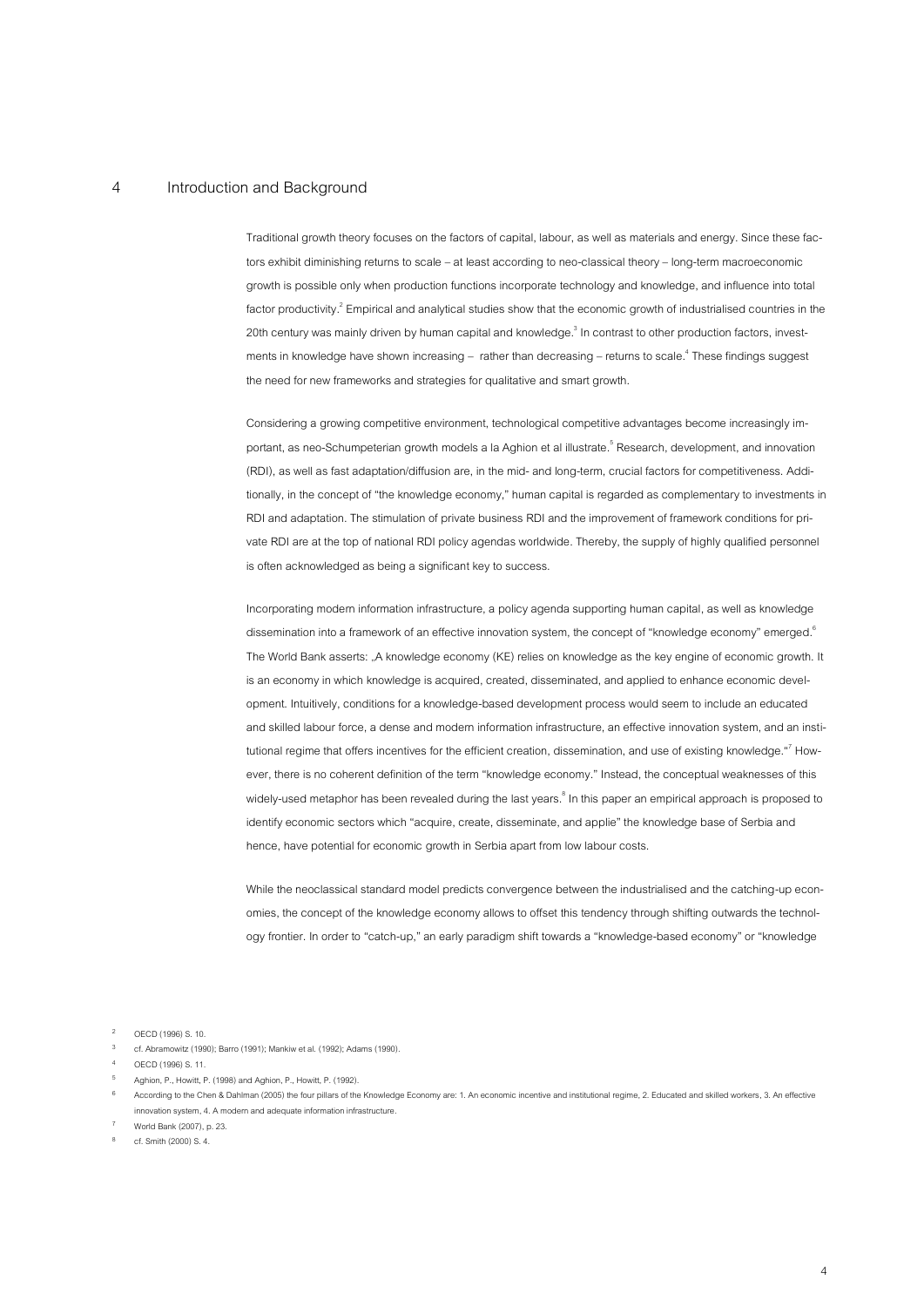society"<sup>9</sup> is of special interest for emerging countries. The implications fit to Serbia as an example of a latecomer transitional economy mainly for two reasons: Serbia reached official candidate status of the EU at 12 October 2011 and hence should adopt the European developments associated with the Lisbon Strategy. Furthermore, Serbia has faced sharp increases in its wage level since 2000.<sup>10</sup> In order to reach a comparable Western European income level, Serbia could no longer ride the horse of international wage competitiveness. The knowledge-based economy can lay the ground for economic success in Serbia.

In order to operationalize the rather inclusive and extensive definition and to make the concept of the knowledge economy deployable for empirical research within the Serbian context, knowledge economy sectors are defined as sectors that extensively exploit one country's knowledge base (defined in the widest sense, e.g. know-how, technology) as a factor of production. Even though other approaches often take primarily R&D-intensive sectors into consideration,<sup>11</sup> bearing the objectives of this study in mind, and taking the specific Serbian context into account (i.e. as a transition economy), a sole focus on R&D-intensive sectors would fall short of providing substantial empirical insights.

Based on the World Bank definition, this study will contribute towards the development of strategies establishing a knowledge economy in Serbia from the private sector perspective. As a first step, industries and services were identified which have particular strategic importance for the Serbian economic development, because they are part of and they use the country's knowledge base. In the second part, various stakeholders out of these industries provide their insights into the various aspects of Serbia's knowledge economy. Information and inside views are provided about remaining gaps, as well as roadblocks or bottlenecks that persist which inhibit the development and exploitation of the existing knowledge base in Serbia.

9 cf. Smith (2000) S. 2.

<sup>10</sup> Đekić (2010) p. 335.

<sup>11</sup> OECD (1999) and OECD (2005).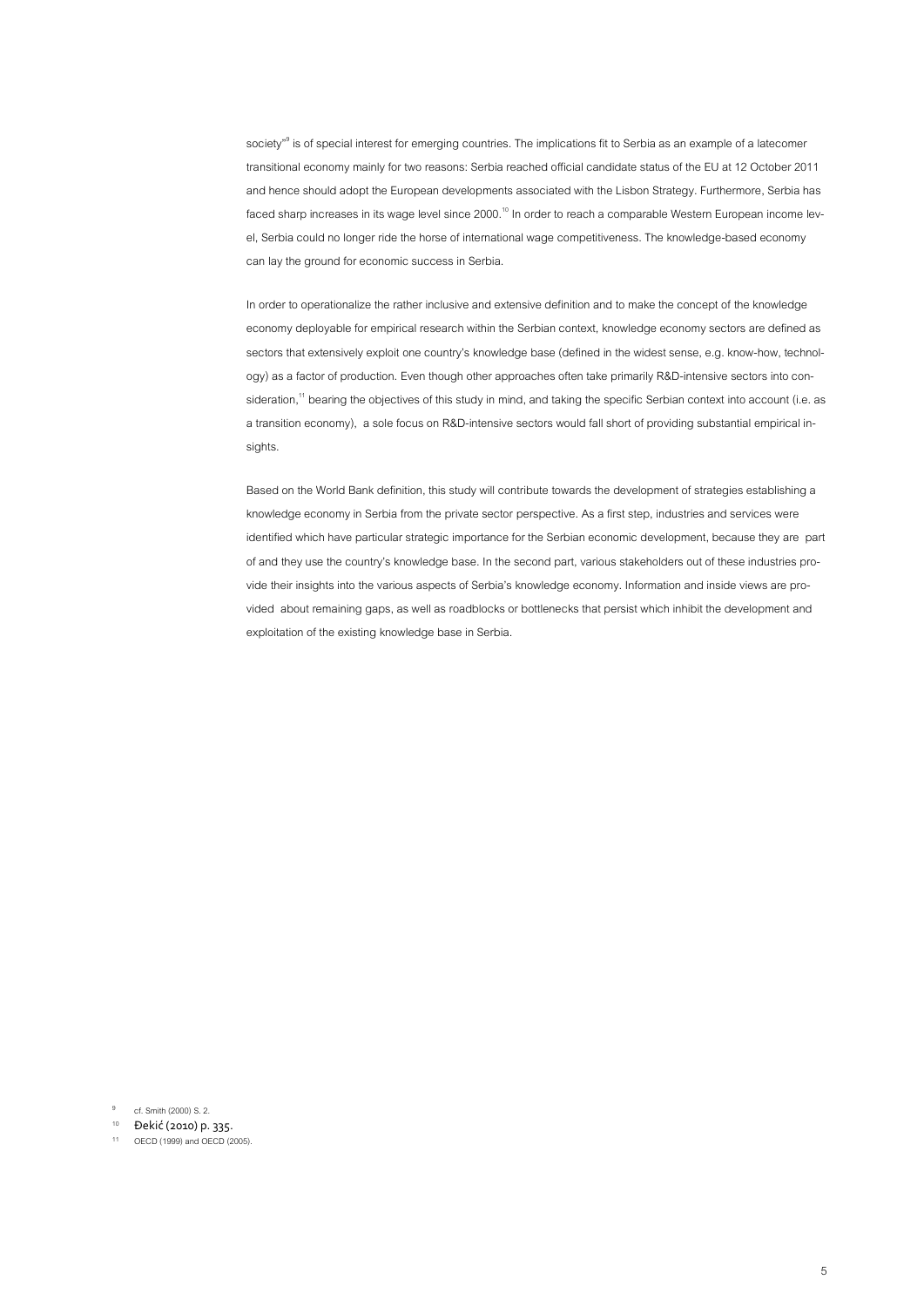## <span id="page-6-0"></span>5 The Serbian Knowledge Economy

Consequently to the definition of "knowledge economy" and following Smith (2000), no specific industry sector restrictions are applied within this study. High-tech industries and R&D institutions are not the only RDI-system stakeholders that generate competitive advantages. All industries, including the traditional ones like agriculture, may generate competitive advantages by absorbing and using new technologies and implementing new processes. The imbedded knowledge in these cases does not originate from intramural R&D, but rather from knowledge and technology transfer. However, absorbing and utilising new technologies also in traditional industries potentially facilitates increasing competitive advantages.

In order to prepare a list of economic sectors rely on the Serbian KE a three step approach was applied. Firstly, in order to resist in a world economy with increasing global competitiveness, the sector need to reveal current or potential future comparative advantages. Thus, sectors were analysed where Serbia has more exports than imports.

In a second step, sectors, which have managed to attract disproportional high amounts of foreign direct investments were identified. It is assumed that international investors base their decisions – besides the anticipated return on investment and other data – on detailed information about the local knowledge base and qualifications of the potential work force when searching for investment opportunities. Additionally, FDI are known as an important mediation channel for international knowledge spillover and thus further stimulate the knowledge potential of the identified sector.

Thirdly, the concept of clusters was deployed and regional concentrations of production were identified. Due to geographic proximity and similarities concerning concepts, clusters are characterized by intensive cooperation and knowledge exchange. Besides knowledge spillover between complementary and mutually supportive industries, they typically reveal interlinking and networking activities amongst companies, research institutions, and public agencies. The existence of clusters hence is a critical requirement for the knowledge potential of the sector.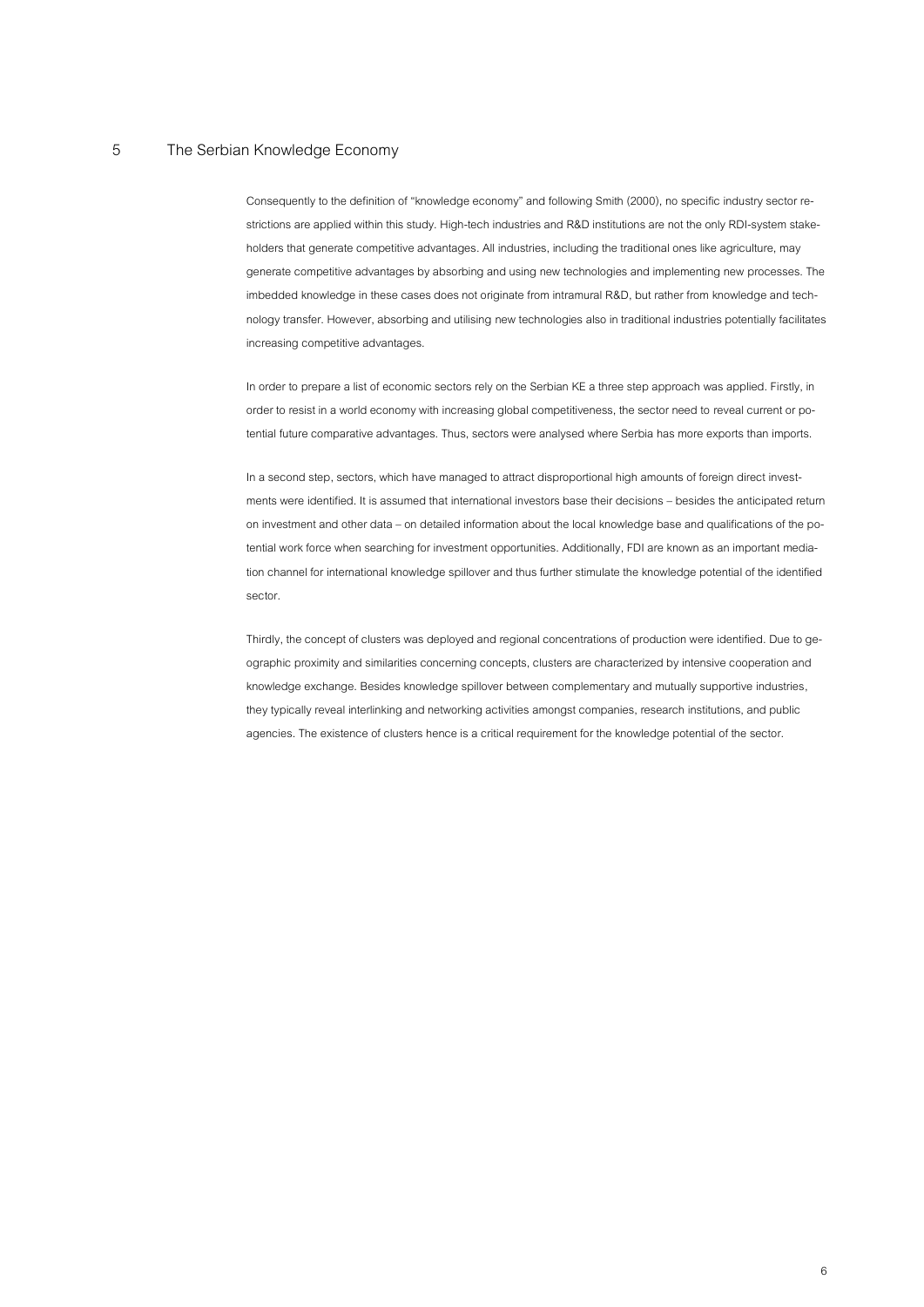In order to identify international competitive advantages of particular industries, revealed comparative advantages (RCAs) were calculated.<sup>12</sup> The theoretical consideration behind this is that a country will specialize in the production of those commodities for which it has a comparative advantage based on its technological (Ricardo)<sup>13</sup> or relative (Heckscher-Ohlin)<sup>14</sup> factor endowments.

|                                   | PP       |          | RB      |         | LT      |          | MT       |          | HT             |                | Others              |                |                | total (USD thousand)      |
|-----------------------------------|----------|----------|---------|---------|---------|----------|----------|----------|----------------|----------------|---------------------|----------------|----------------|---------------------------|
|                                   | 2005     | 2010     | 2005    | 2010    | 2005    | 2010     | 2005     | 2010     | 2005           | 2010           | 2005                | 2010           | 2005           | 2010                      |
| Exports, in % of total            | 15       | 20       | 30      | 27      | 33      | 26       | 17       | 19       | $\overline{4}$ | $\overline{7}$ | $\mathbf{1}$        | $\overline{1}$ | 4 4 8 1        | 9793                      |
| Imports, in % of total            | 22       | 12       | 19      | 16      | 16      | 16       | 32       | 25       | 10             | 11             | $\mathsf{O}\xspace$ | 19             | 10 459         | 11769                     |
|                                   |          |          |         |         |         |          |          |          |                |                |                     |                |                | total external trade      |
|                                   |          |          |         |         |         |          |          |          |                |                |                     |                |                | (Exports + Imports), in % |
| All countries                     | $-38.0$  | 45.9     | 45.7    | 50.0    | 71.0    | 50.2     | $-64.8$  | $-27.9$  | $-86.5$        | $-49.1$        | 94.8                | $-256.9$       | 100            | 100                       |
| <b>EU27</b>                       | 72.9     | 79.5     | 44.2    | 40.7    | 70.6    | 77.7     | $-109.4$ | $-41.8$  | $-153.6$       | $-48.4$        | $-76.6$             | $-359.6$       | 56             | 69                        |
| Former-Yugoslavia<br>countries    | 72.5     | 17.0     | 0.9     | 5.4     | 6.5     | 24.4     | $-36.0$  | 8.5      | $-39.6$        | 30.0           | 32.5                | $-482.8$       | 17             | 23                        |
| Russian Federation                | $-298.5$ | $-107.5$ | 65.9    | 127.6   | 332.6   | 349.0    | 167.8    | 116.4    | 482.2          | 234.7          | $-258.6$            | $-604.8$       | 13             | 12                        |
| China                             | $-258.6$ | 11.5     | 6.7     | 126.5   | 7.0     | 45.7     | 37.1     | $-27.8$  | $-52.4$        | $-77.6$        | 399.2               | $-427.3$       | 3              | $\,6\,$                   |
| <b>USA</b>                        | 215.1    | 214.6    | 126.3   | 5.6     | $-75.8$ | $-114.9$ | $-154.0$ | $-28.2$  | $-336.7$       | $-50.7$        | 256.2               | 47.4           | $\sqrt{2}$     | $\sqrt{2}$                |
| Germany                           | 124.2    | 108.7    | 107.6   | 56.5    | 107.6   | 92.8     | $-140.5$ | $-64.7$  | $-97.0$        | 19.1           | $-56.1$             | $-573.9$       | 11             | 13                        |
| Italy                             | 66.5     | 184.7    | 54.1    | 12.2    | 50.9    | 54.9     | $-144.3$ | $-76.6$  | $-195.1$       | $-158.2$       | $-297.6$            | $-275.3$       | 11             | 12                        |
| United Kingdom                    | 277.4    | 316.6    | 138.5   | 129.8   | 50.7    | 70.2     | $-222.6$ | $-152.0$ | $-315.1$       | $-53.1$        | $-184.9$            | $-581.8$       | $\overline{2}$ | $\sqrt{2}$                |
| Bulgaria                          | $-148.3$ | $-116.9$ | 20.7    | 45.5    | 72.5    | 117.2    | 10.6     | 125.5    | $-130.1$       | 87.0           | 97.2                | $-226.6$       | $\overline{2}$ | $\sqrt{4}$                |
| Romania                           | 39.6     | 74.9     | $-44.5$ | 43.1    | 91.6    | 50.6     | $-78.4$  | $-43.4$  | 27.0           | $-160.9$       | 97.3                | $-594.8$       | $\overline{3}$ | $\,6$                     |
| Rep. of Bosnia and<br>Herzegovina | 79.4     | 35.0     | $-30.0$ | $-50.9$ | $-11.6$ | 23.4     | 56.0     | 120.6    | 37.2           | 66.5           | 49.3                | $-566.9$       | $\overline{7}$ | $\,8\,$                   |
| Republic of Macedonia             | $-30.5$  | $-16.7$  | 24.2    | 45.9    | 10.5    | $-14.5$  | $-16.5$  | $-4.7$   | $-45.3$        | 15.1           | 199.8               | $-467.1$       | $\overline{3}$ | $\mathbf{3}$              |
| Republic of Montenegro            | ÷.       | $-98.1$  | ×.      | 71.8    |         | 86.6     |          | 207.3    | ÷.             | $-6.2$         |                     | $-430.9$       |                | $\sqrt{4}$                |

<span id="page-7-0"></span>Table 1: Development of Serbia's export-import patterns, 2005 and 2010, RCA

PP: Primary Products; RB: resources based products; LT: Low technology manufactures, MT: Medium technology manufactures; HT: High technology manufactures. Others: Gold, Coins und unclassified goods (SITC4 code: 999). Sources: Serbian National Bank, authors' calculations. Classification according to Lall (2000): technological classification of exports.

> The RCA indicator represents the proportion of exports in industry *i* relative to its share of imports in the same industry. Therefore, the comparative advantage will be revealed by a more-than-proportional net export compared to total trade or, in the case of a negative trade balance, by a less-than-proportional net import in a given industry. Thus, RCA-values greater than zero indicate a comparative advantage.

The analyses are based on commodity trade data by Standard International Trade Classification (SITC) in its 4 $^{\rm th}$  revision from the Statistical Office of Serbia. Instead of using individual commodities, these were aggregated to groups using the classification system from Lall (2000). Lall classified trade data by the incorporated technology

12 Balassa (1965).

13 Ricardo (1817).

14 Heckscher & Ohlin(1991).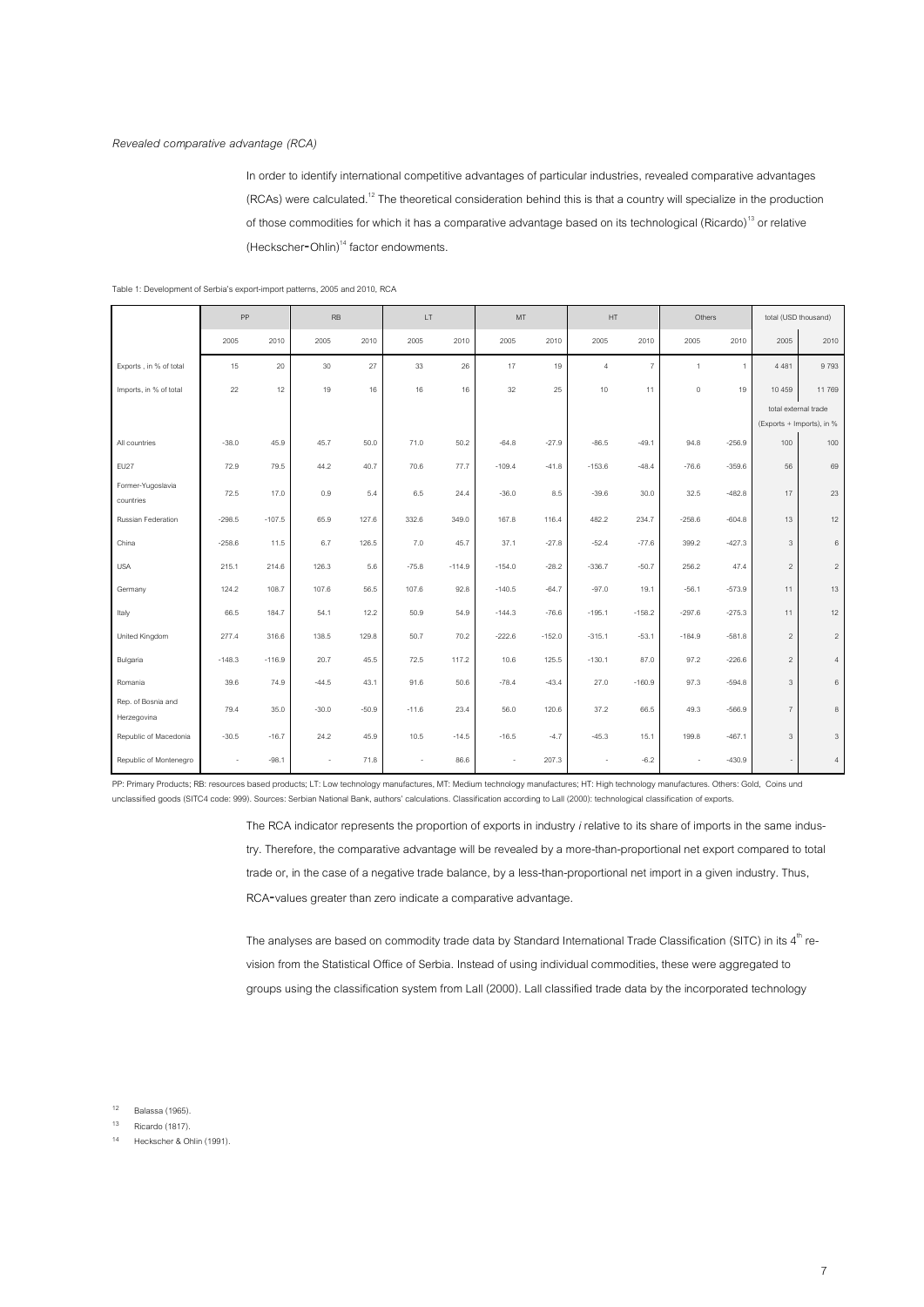levels and distinguished between four product groups: PP primary products; RB resource-based manufactures; LT Low-technology manufactures; MT Medium-technology manufactures; HT High-technology manufactures.<sup>15</sup>

*[Table 1](#page-7-0)* shows the development in Serbia in international trade between 2005 and 2010. Exports grew over this period by 118%, and imports by 13%. The biggest change in the trade pattern occurred in the primary sector. There, the export proportion increased by 5% and the import proportion decreased by 10%. Since 2005, the Serbian economy has stabilized and the export of primary products, traditionally strong in Serbia, increased. Facing a comparative disadvantage in 2005 in the primary sector, Serbia has regained its advantage (RCA: 46).

The biggest share in exports originates in the resource-based sector, where Serbia has a worldwide comparative advantage (RCA: 50). The same applies for the low-tech sector, the second largest export sector of the Serbian economy. The medium-tech and high-tech sectors could increase their shares in exports between 2005 and 2010,<sup>16</sup> and the medium sector's proportion in imports decreased by 7%. In both sectors, Serbia has competitive disadvantages. Regarding some trading partners, however, Serbia's export-import ratio is better in these product groups than in total. Compared to Bulgaria, Russia, and all of the neighbouring former Yugoslav Republics, Serbia has comparative advantages in the medium- and high-technology sectors.

Serbia's exports are to a large extent products with little further processing: in 2011, 21% of exports are agricultural products and 16% are basic metals. The next important export sectors are: chemicals and chemical products (6%), rubber and plastic products (6%), electrical equipment (6%), machinery and equipment (6%), fabricated metal products (5%) and machinery and equipment (5%).

In *[Table 2](#page-9-0)*, the development of the export-import patterns of the medium technology sector is disaggregated in three subsectors: automotive products (MT1), process industries (MT2) and engineering products (MT3).<sup>17</sup> Only in MT3 (engines, motors, industrial machinery, pumps, switchgear, ships, watches) does Serbia seem to have comparative advantages (positive RCA. In automotive products, Serbia still has a negative RCA but with a positive tendency since 2005. In medium-technology process industries (synthetic fibres, chemicals and paints, fertilizers, plastics, iron, pipes/tubes), Serbia has a negative RCA which additionally reveals a small decrease since 2005. Nonetheless, a big part of exports falls into this category.

15 A description of each of the groups can be found in Lall (2000) p. 342-343.

<sup>16</sup> By far the largest exports in the high-tech sector had had medicaments (SITC 542) with 29% share of the whole high-tech sector, it had grown about 93% between 2005-2010 which had been less than the average growth of exports about 119%. The increase of export shares between 2005 and 2010 from 4 to 7 percent in the high-tech sectors had been mainly rooted to increasing exports in *Rotating electric plant and parts thereof* (SITC4 Code 716), *Telecommunications equipment* (SITC4 Code 764) and *Electrical machinery and apparatus* (SITC4 Code 778). Other groups with substantial growth in exports but still rather small share had been: *Monitors and projectors,reception apparatus for television* (SITC4 Code 761), *Office Machines* (SITC4 Code 751) and *Aircraft and associated equipment* (SITC4 Code 792).

<sup>17</sup> Lall-classification of medium-technology (MT) products was applied (Lall 2000).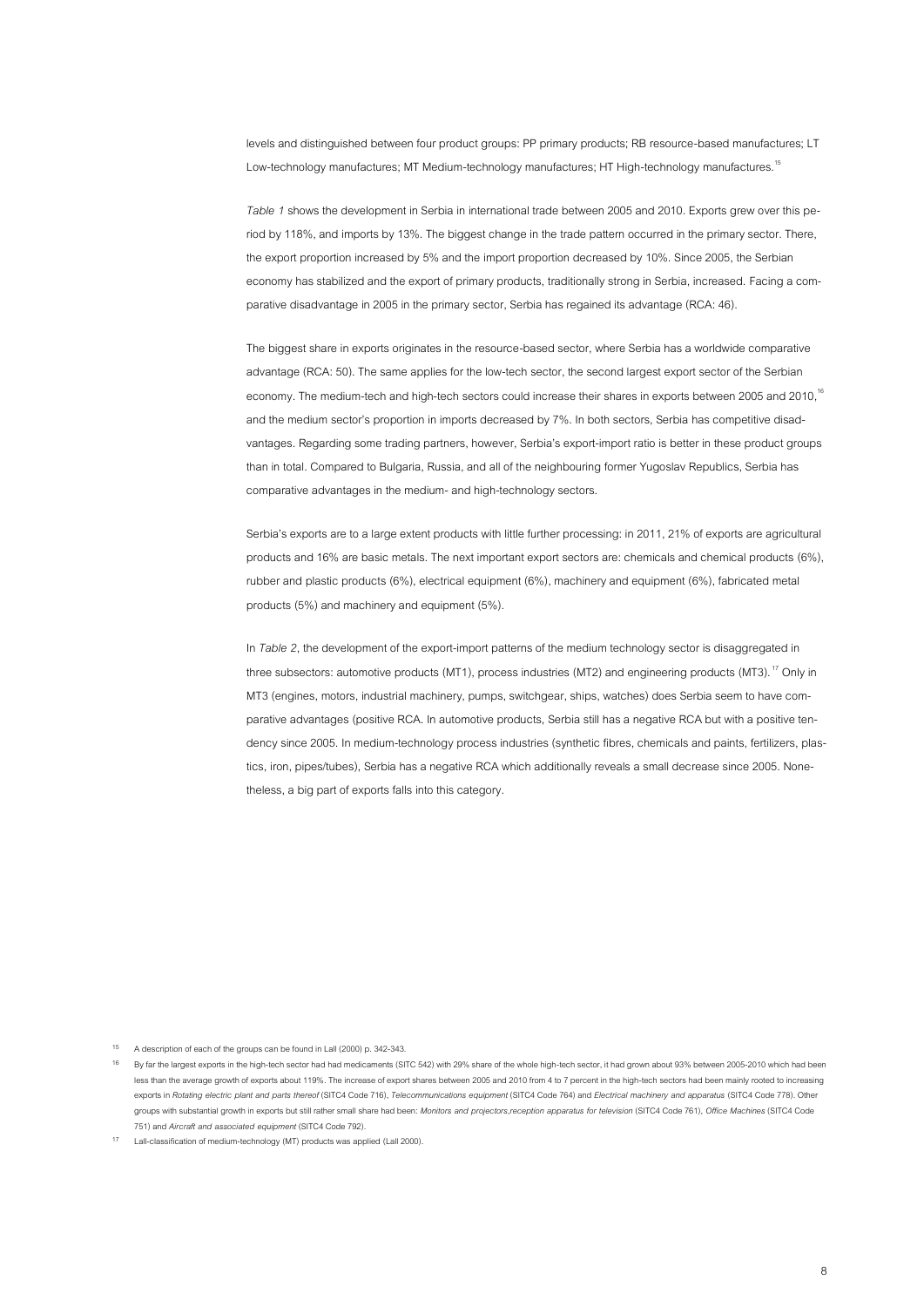|                                |          | MT <sub>1</sub> |          | MT <sub>2</sub> |          | MT3      | External trade<br>(USD thousand) |                                       |  |
|--------------------------------|----------|-----------------|----------|-----------------|----------|----------|----------------------------------|---------------------------------------|--|
|                                | 2005     | 2010            | 2005     | 2010            | 2005     | 2010     | 2005                             | 2010                                  |  |
| Exports, in % of total MT      | 6        |                 | 49       | 39              | 44       | 52       | 750                              | 1864                                  |  |
| Imports, in % of total MT      | 20       | 16              | 38       | 45              | 42       | 39       | 3 3 4 4                          | 2962                                  |  |
|                                |          |                 |          |                 |          |          |                                  | total trade (Exports + Imports), in % |  |
| All countries                  | $-178.0$ | $-87.1$         | $-39.8$  | $-43.2$         | $-58.8$  | 2.1      | 100                              | 100                                   |  |
| <b>EU27</b>                    | $-235.4$ | $-91.4$         | $-65.8$  | $-69.2$         | $-124.4$ | $-2.6$   | 70                               | 81                                    |  |
| Former-Yugoslavia countries    | $-1.9$   | 154.0           | $-22.5$  | $-5.8$          | $-51.9$  | 4.3      | 14                               | 21                                    |  |
| Russian Federation             | 26.5     | $-10.7$         | 36.3     | $-30.0$         | 377.9    | 324.8    |                                  |                                       |  |
| China                          | $-12.1$  | $-78.1$         | $-383.0$ | 20.9            | 64.8     | $-58.4$  |                                  |                                       |  |
| <b>USA</b>                     | $-211.1$ | $-224.7$        | $-486.0$ | $-284.1$        | $-100.8$ | 22.1     |                                  | 2                                     |  |
| Germany                        | $-226.1$ | $-176.2$        | $-105.8$ | $-208.3$        | $-125.5$ | 12.1     | 20                               | 20                                    |  |
| Italy                          | $-240.0$ | $-37.2$         | $-57.2$  | $-39.8$         | $-220.0$ | $-138.3$ | 11                               | 12                                    |  |
| <b>United Kingdom</b>          | $-220.5$ | $-338.0$        | $-239.8$ | $-190.3$        | $-213.4$ | $-92.0$  |                                  |                                       |  |
| Bulgaria                       | $-173.6$ | $-7.5$          | 58.6     | 162.0           | $-89.0$  | 51.9     |                                  |                                       |  |
| Romania                        | $-291.6$ | $-25.1$         | $-25.9$  | $-1.1$          | $-88.9$  | $-169.4$ |                                  |                                       |  |
| Republic of Macedonia          | $-106.2$ | 48.9            | $-19.1$  | $-40.9$         | 24.8     | 91.5     |                                  |                                       |  |
| Rep. of Bosnia and Herzegovina | 43.8     | 194.3           | 108.6    | 121.0           | 20.6     | 111.4    |                                  |                                       |  |
| Republic of Montenegro         | ٠        | 424.5           |          | 218.4           |          | 171.7    |                                  |                                       |  |

<span id="page-9-0"></span>Table 2: Development of Serbia's export-import patterns in Medium technology manufactures, 2005 and 2010, RCA

MT1: automotive products, MT2: process industries, MT3: engineering products. Sources: Serbian National Bank, authors' calculations. Classification according to Lall (2000): technological classification of exports.

*Foreign Direct Investment (FDI)* 

It is assumed that foreign investors base their decisions, besides the anticipated return on investment and other data, on detailed information about the local knowledge base and qualifications of the potential work force when searching for investment opportunities. Against this background, present FDI provide one proxy for the global competitiveness of sectors and regions. Hence, economic sectors that attracted FDI also reveal strengths of Serbian knowledge economy.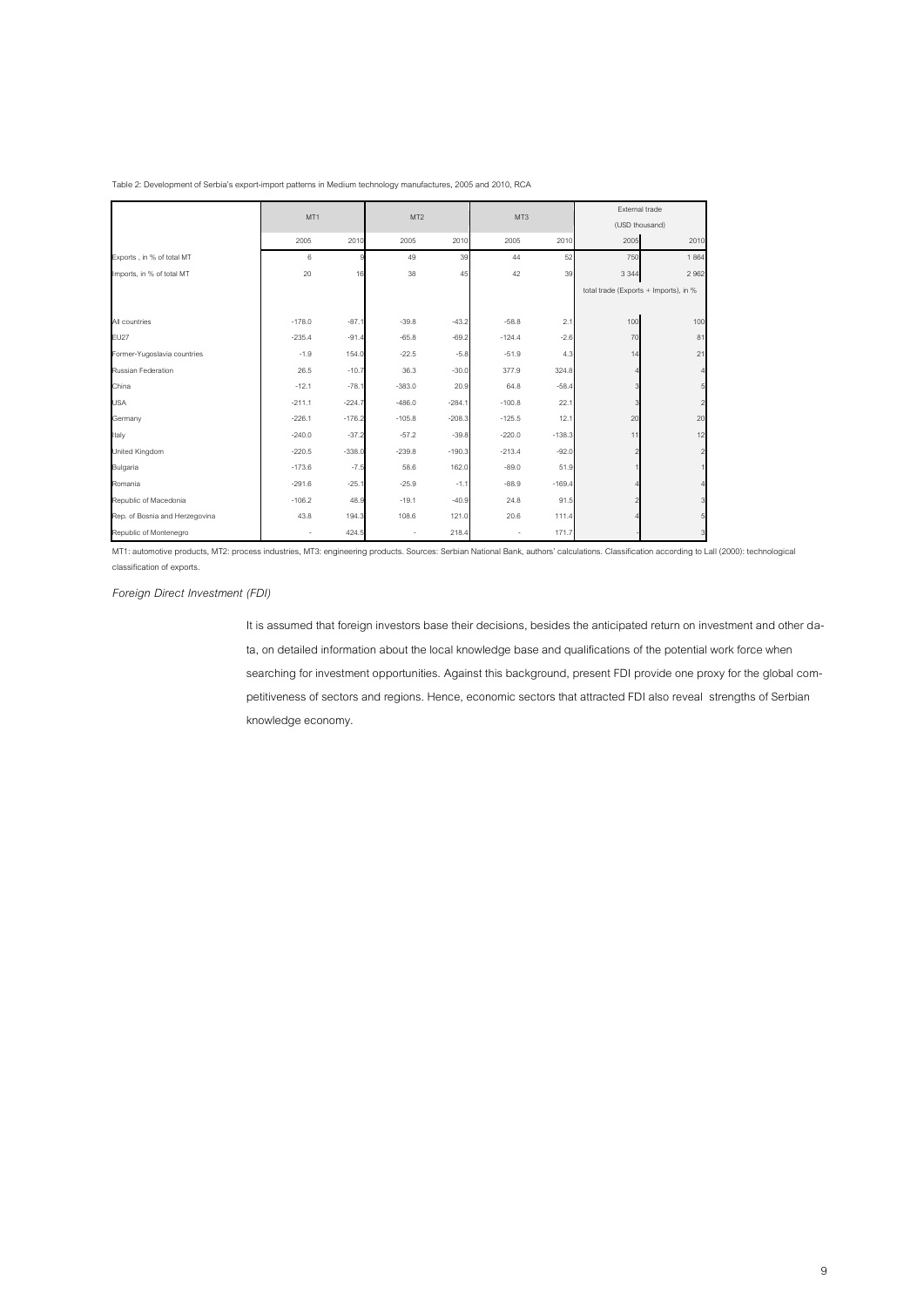<span id="page-10-0"></span>

| Table 3: Serbia's foreign direct investments by branch of activity, inflows, in 2004 -2010, in thousand EUR |  |
|-------------------------------------------------------------------------------------------------------------|--|
|-------------------------------------------------------------------------------------------------------------|--|

| No.            | BRANCH OF ACTIVITY                                                         | 2004              | 2005              | 2006              | 2007               | 2008               | 2009               | 2010              | 2004 to 2010        | % of total               |
|----------------|----------------------------------------------------------------------------|-------------------|-------------------|-------------------|--------------------|--------------------|--------------------|-------------------|---------------------|--------------------------|
| 1.             | Agriculture                                                                | 7716              | 9 3 5 7           | 9 3 0 6           | 15 08 6            | 38 227             | 21 025             | 10 991            | 111 708             | $\mathbf{1}$             |
| $\overline{2}$ | Fishing                                                                    |                   |                   | 29                | 40                 | 77                 |                    | 5 0 6 8           | 5 2 1 4             | $\,0\,$                  |
| 3.             | Mining and quarrying                                                       | 1815              | 247               | 1.901             | 24 228             | 19.564             | 404.926            | 4.201             | 456 882             | $\overline{3}$           |
| $\overline{4}$ | Manufacturing                                                              | 239 857<br>78 241 | 250 483<br>52 307 | 789 329<br>61 381 | 366 341<br>96 800  | 388 478<br>100 362 | 532 890<br>228 790 | 337 884<br>53 888 | 2 905 262<br>671769 | $20\,$<br>$\overline{5}$ |
| 4.1<br>4.2     | Food products and beverages<br>Manufacture of tobacco products             | 62 022            | 35 078            | 34 714            | 6 8 9 1            | 1 2 5 9            |                    |                   | 139 964             |                          |
| 4.3            | Textile vams and fabrics                                                   | 1600              | 8652              | 26 078            | 48 998             | 37 627             | 28 131             | 4 3 3 4           | 155 420             |                          |
| 4.4            | Wearing apparel and fur                                                    | 1 0 2 0           | 833               | 7849              | 4786               | 741                | 89                 | 10 124            | 25.442              | $\Omega$                 |
| 4.5            | Manufacture of leather and leather products                                | 1 3 2 4           |                   |                   | 652                | 228                | 200                | 915               | 3 3 1 9             |                          |
| 4.6            | Wood and products of wood and cork                                         | 12                | 74                | 5.450             | 8.984              | 17844              | 28.161             | 16.045            | 76,570              |                          |
| 4.7            | Pulp, paper and paper products                                             | 2466              | 5 8 3 7           | 5 3 2 9           | 6938               | 4895               | 304                | 280               | 26 049              |                          |
| 4.8            | Publishing, printing and reproduction                                      | 2 5 6 6           | 4 5 5 0           | 5 0 9 8           | 5879               | 6 0 9 0            | 3 3 3 6            | 7 2 2 9           | 34 748              | $\Omega$                 |
| 4.9            | Coke and oil derivatives<br>Chemicals and chemical products                | 1 0 46<br>11 540  | 651<br>15 4 5 5   | 525 781           | 18 3 8 0<br>15 929 | 11 685<br>11 255   | 6778<br>4667       | 31<br>9924        | 38 571<br>594 551   |                          |
| 4.10<br>4.11   | Rubber and plastic products                                                | 32 30 7           | 20 995            | 16 28 5           | 28 967             | 19 653             | 36 830             | 7 3 1 1           | 162 348             |                          |
| 4.12           | Other mineral products                                                     | 1 0 2 6           | 19 008            | 11547             | 18 215             | 8955               | 5 5 6 7            | 9 2 1 5           | 73 533              |                          |
| 4.13           | Basic metals                                                               | 13 002            | 15614             | 18777             | 10 066             | 114 996            | 59 027             | 175 068           | 406 550             |                          |
| 4.14           | Metal products, machinery excluded                                         | 24 789            | 46 491            | 7668              | 12 218             | 17 288             | 10 610             | 13 988            | 133 052             |                          |
| 4.15           | Other machinery and equipment                                              | 890               | 2.766             | 21 30 6           | 24.360             | 6 3 3 0            | 4.576              | 7.033             | 67.261              |                          |
| 4.16           | Manufacture of office, accounting and computing machinery                  | 269               | 8                 | 86                | 780                | 1604               | 401                | 54                | 3 2 0 2             |                          |
| 4.17           | Other electrical machines and appliances                                   |                   | 4 1 1 4           | 6 1 4 9           | 7434               | 451                | 9 1 1 8            | 8969              | 36 235              | $\theta$                 |
| 4.18           | Radio, TV and other communications equipment                               | 199               | 274               | 5 2 2 2           | 100                | 431                | $\overline{1}$     | 36                | 6 2 6 3             |                          |
| 4.19           | Production of fine optical instruments                                     | 832               | 115               | 19 10 5           | 1 0 9 9            | 292                | 684                | 1 1 6 8           | 23 295              |                          |
| 4.20           | Motor vehicles and trailers                                                | 209               | 85                | 4803              | 30 068             | 13 915             | 101 045            | 3635              | 153 760             |                          |
| 4.21<br>4.22   | Manufacture of other transport equipment<br>Furniture and related products | 222               | 648<br>15.945     | 1640<br>3.287     | 4 5 3 0<br>9.644   | 4 3 0 3<br>7519    | 1 256<br>2.905     | 5 1 5 7<br>1.470  | 17534<br>40.992     | $\triangle$              |
| 4.23           | Recycling                                                                  | 4 2 7 4           | 983               | 1776              | 4 6 2 5            | 755                | 417                | 2009              | 14 8 39             |                          |
| 5.             | Electricity, gas and water supply                                          | 56                | 497               | 785               | 919                | 2 3 4 6            | 4717               | 8 1 3 5           | 17455               | $\theta$                 |
| 6.             | Construction                                                               | 14 695            | 10852             | 25 5 25           | 130 574            | 55 584             | 28 105             | 29 080            | 294 415             | $\mathfrak{p}$           |
| $\overline{7}$ | Wholesale and retail trade, repair                                         | 282 885           | 292 394           | 369 212           | 200 785            | 275 946            | 222 194            | 193 509           | 1 836 925           | 13                       |
| 7.1            | Wholesale and repair of motor vehicles and motorcycles                     | 58 663            | 44 771            | 19 4 66           | 18 17 6            | 45 163             | 24 684             | 10 150            | 221 073             | $\overline{2}$           |
| 7.2            | Wholesale trade and commission trade                                       | 218 626           | 219 321           | 250 048           | 168 469            | 199 378            | 153 308            | 119 281           | 1 328 431           |                          |
| 7.3            | Retail trade, except vehicles; repair                                      | 5 5 9 6           | 28 30 2           | 99 698            | 14 140             | 31 405             | 44.201             | 64 077            | 287 419             | $\mathcal{L}$            |
| 8.             | Hotels and restaurants                                                     | 11 663            | 203               | 3 2 4 6           | 35 055             | 15 7 29            | 4 9 9 3            | 2462              | 73 351              |                          |
| 9.             | Transport, storage and communications                                      | 11898             | 9576              | 1 2 3 2 7 1 4     | 507 472            | 168 095            | 118 475            | 74 918            | 2 123 148           | 15                       |
| 9.1            | Land transport and transport via pipelines                                 | 6515              | 8 3 0 7           | 14739             | 32 047             | 18 5 5 2           | 11 20 2            | 6867              | 98 2 2 9            |                          |
| 92<br>9.3      | Water transport<br>Air transport                                           |                   |                   |                   | 200                | 1.315              | 204                | 161<br>1625       | 1.880<br>1625       | $\theta$<br>$\theta$     |
| 9.4            | Supporting activities and travel agencies                                  | 3 9 4 0           | 514               | 7 3 4 0           | 19551              | 6851               | 3532               | 2 4 6 8           | 44 196              | $\theta$                 |
| 9.5            | Post activities and telecommunications                                     | 1443              | 755               | 1 210 634         | 455 674            | 141 377            | 103 537            | 63 797            | 1977217             | 14                       |
| 10.            | Financial intermediation                                                   | 83727             | 499 969           | 1561665           | 824 664            | 861 035            | 156 313            | 284 684           | 4 272 057           | 29                       |
| 10.1           | Financial intermediation, except insurance and pension funding             | 75 331            | 488 643           | 1521 114          | 792 600            | 557.830            | 74 810             | 249.914           | 3 760 242           | $\overline{26}$          |
| 10.2           | Insurance and pension funding, except compulsory social security           | 8 0 6 6           | 11 194            | 40 319            | 29 698             | 298 705            | 79 872             | 28 084            | 495 938             | $\overline{3}$           |
| 10.3           | Activities auxiliary to financial intermediation                           | 330               | 132               | 232               | 2 3 6 6            | 4500               | 1631               | 6 6 8 6           | 15877               | $\theta$                 |
| 11.            | Real estate, renting and business activities                               | 113 508           | 149 747           | 237 970           | 664 144            | 588 240            | 239 771            | 176 597           | 2 169 977           | 15                       |
| 11.1           | Real estate activities                                                     | 43 113            | 11843             | 71 180            | 285 973            | 224 676            | 147 787            | 98 45 9           | 883 031             | $\ddot{6}$               |
| 11.2           | Renting of machinery and equipment                                         | $47\,$            | 2 3 9 3           | 1054              | 2541               | 6 3 9 2            | 1 2 1 1            | 3 8 3 6           | 17 474              | $\theta$                 |
| 11.3<br>11.4   | Computer and related activities<br>Research and development                | 597<br>66         | 1 649<br>1.200    | 1 491<br>23,410   | 3 1 3 9<br>130     | 14 916<br>61       | 5 8 5 6<br>202     | 3 3 5 5<br>31     | 31 003<br>25,100    | $\triangle$              |
| 11.5           | Other business activities                                                  | 69 685            | 132 662           | 140 835           | 372 361            | 342 195            | 84 715             | 70917             | 1 213 370           |                          |
| 12.            | Public administration and defence; compulsory social security              | 4 5 4 4           | 76 098            | 325               |                    | 2 2 0 0            | $\circ$            | $\theta$          | 83 167              |                          |
| 13.            | Education                                                                  |                   |                   | 150               | 194                | 19                 | 290                | 1 3 9 8           | 2 0 5 1             |                          |
| 14.            | Health and social work                                                     |                   |                   |                   | 325                |                    |                    | 40                | 365                 | $\theta$                 |
| 15.            | Other communal, social and personal service activities                     | 3 5 6 4           | 3 9 3 9           | 1 4 0 3           | 76 381             | 18 3 95            | 18 3 05            | 9703              | 131 690             |                          |
| 15.1           | Sewage and refuse disposal, sanitation and similar activities              |                   | 60                | 274               | 5 9 0 4            | 3 1 4 7            | 6.065              | 273               | 15 7 23             | $\theta$                 |
| 15.2           | Activities of membership organizations n.e.c.                              |                   |                   |                   |                    |                    | 46                 | $\Delta$          | 50                  | $\Delta$                 |
| 15.3           | Recreational, cultural and sporting activities                             | 3518              | 3879              | 1 1 2 9           | 70 477             | 15 167             | 10 696             | 8 5 5 2           | 113 418             |                          |
| 15.4           | Other service activities                                                   | 46                |                   |                   |                    | 81                 | 1498               | 874               | 2499                | $\theta$                 |
| 16.            | Unclassified                                                               | 15746             |                   |                   | 2 1 8 4            |                    | 58 474             | 44                | 76 448              |                          |
| $\mathbf{I}$   | TOTAL INVESTMENT BY NONRESIDENTS IN SERBIA (1-16)                          | 791 676           | 1 303 362         | 4 233 561         | 2 848 392          | 2 433 935          | 1810480            | 1 138 714         | 14 560 120          | 100                      |
| $\mathbf{H}$   | TOTAL INFLOW FROM WITHDRAWING RESIDENT INVESTMENT ARROAD                   | 11,980            | 28.961            | 57 740            | 166 970            | 96.326             | 58.457             | 33 374            | 453 808             |                          |
| $\mathbf{H}$   | OUTFLOW FROM WITHDRAWING NONRESIDENT INVESTMENT IN<br>SERRIA               | $-19758$          | $-35.236$         | -841 165          | $-335794$          | $-416428$          | $-400.420$         | $-135.593$        | -2 184 394          |                          |
| <b>IV</b>      | INVESTMENT OF DOMESTIC CAPITAL ABROAD                                      | $-9561$           | $-46819$          | $-127530$         | $-858736$          | $-289420$          | $-96044$           | $-176370$         | $-1604480$          |                          |
| $\vee$         | TOTAL $(1 +    +    +    + W)$                                             | 774 337           | 1 250 2           | 3 322 606         | 1820832            | 1824 413           | 1 372 473          | 860 125           | 11 225 054          |                          |

Authors calculations, Sources: National Bank of Serbia (in cash) and Statistical Office of the Republic of Serbia (in kind).

Serbia has attracted 11.2 billion EUR in FDI (net) between 2004 and 2010 (*[Table 3](#page-10-0)*). After the crisis-induced sharp decline in 2009 and 2010, by 18% and 8% respectively, the Serbian National Bank estimates an increase in 2011 of 12.5%. For 2012, a further increase of 4% compared to the previous year is expected.

Industries that received the biggest FDI shares are financial intermediation (29%), real estate (15%), and transport, storage and communication (15%). Manufacturing accounted for almost 3 billion EUR, or 20% of total FDI. The biggest proportion, nearly one fourth of these investments, was invested into food production and the beverage indus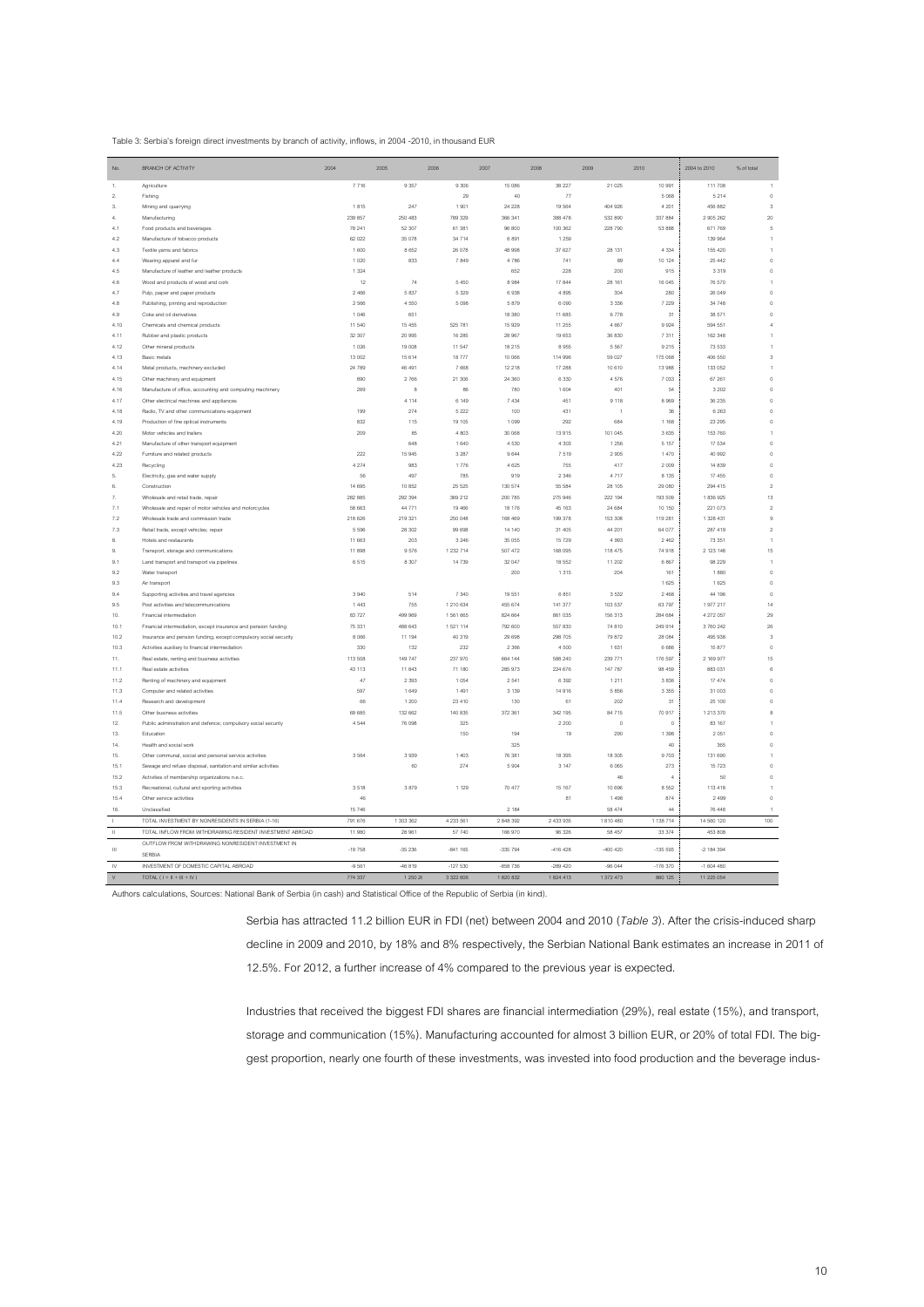try, 20% in the chemical and pharmaceutical industry, and 14% in the basic metals industry. Both in the motor vehicles industry and in the metal products (excl. machineries) industry, 5% of total FDI were invested.<sup>18</sup>

#### *Economic Clusters of the Serbian Knowledge Economy*

Identifying sectors with strong importance for the Serbian knowledge economy the concept of clusters as a third approach was deployed. Clusters describe the geographical distribution of companies and can be traced back to Thuenen, <sup>19</sup> Weber, <sup>20</sup> and Christaller. <sup>21</sup> The concept gained particular interest with the work of M. Porter, who initially explained the concept with the help of determinants of national competitiveness. According to Porter,

"*Clusters are geographic concentrations of interconnected companies, specialized suppliers, service providers, firms in related industries, and associated institutions (e.g., universities, standards agencies, trade associations) in a particular field that compete but also cooperate*." 22

Usually, economic power is not equally distributed throughout the regions of a country. In contrast, economic activities are concentrated in some regions, while other regions only show few economic activities. The Serbian economy is highly concentrated in and around the capital city. The manufacturing industry, the biggest sector in terms of value added, is a bit more dispersed among the regions with one-third being located in the Vojvodina region. In addition, the financial and insurance sector is primarily focused in Vojvodina region with 60% off its total value added.

There are different methodologies for the identification of economic concentration in industry sectors.<sup>23</sup> The threestar analysis of regional clusters, developed by the *European Cluster Observatory,* is universally applied across the countries of the European Union. Meanwhile, some studies exist for a regional mapping of the Serbian economy.<sup>24</sup>  $\overline{a}$ 

The European Cluster Observatory defines about 40 cluster categories.<sup>25</sup> The Observatory determines whether the level of employment in specified sectors of the economy, which belongs to the cluster categories in a certain region, has achieved a critical mass needed for specialization, in order to develop interlinking and netting effects that can generate positive economic effects.

Savić, et al. (2011) find that in all four countries analysed (Hungary, Romania, Bulgaria, Serbia), labour- and resource-intensive clusters prevail. One exception is the automotive cluster in the region of *Šumadija and Western Serbia,* comprising knowledge- and technology-intensive sectors of industry. *Šumadija and Western Serbia* is the region that received the highest number of stars in Serbia. The strongest cluster category is food processing, followed by construction, apparel, and metal processing. In the knowledge-intensive service sector, they found em-

20 Weber, A. (1909).

<sup>18</sup> As already mentioned above, service industries like wholesale, real estate, and financial sectors have not been taken into account

<sup>19</sup> Thuenen, von J.H. (1826).

<sup>21</sup> Christaller, W. (1933).

<sup>22</sup> Porter, M.E. (1998), p.197.

<sup>23</sup> Wolfe D. and Gertler M. (2004).

<sup>24</sup> Savić, N., Džunić, M., Brkić, I., Subotić, J., Djenić, M. (2011); Mijačić, D. (2011).

<sup>&</sup>lt;sup>25</sup> DG Enterprise and Industry Report (2008)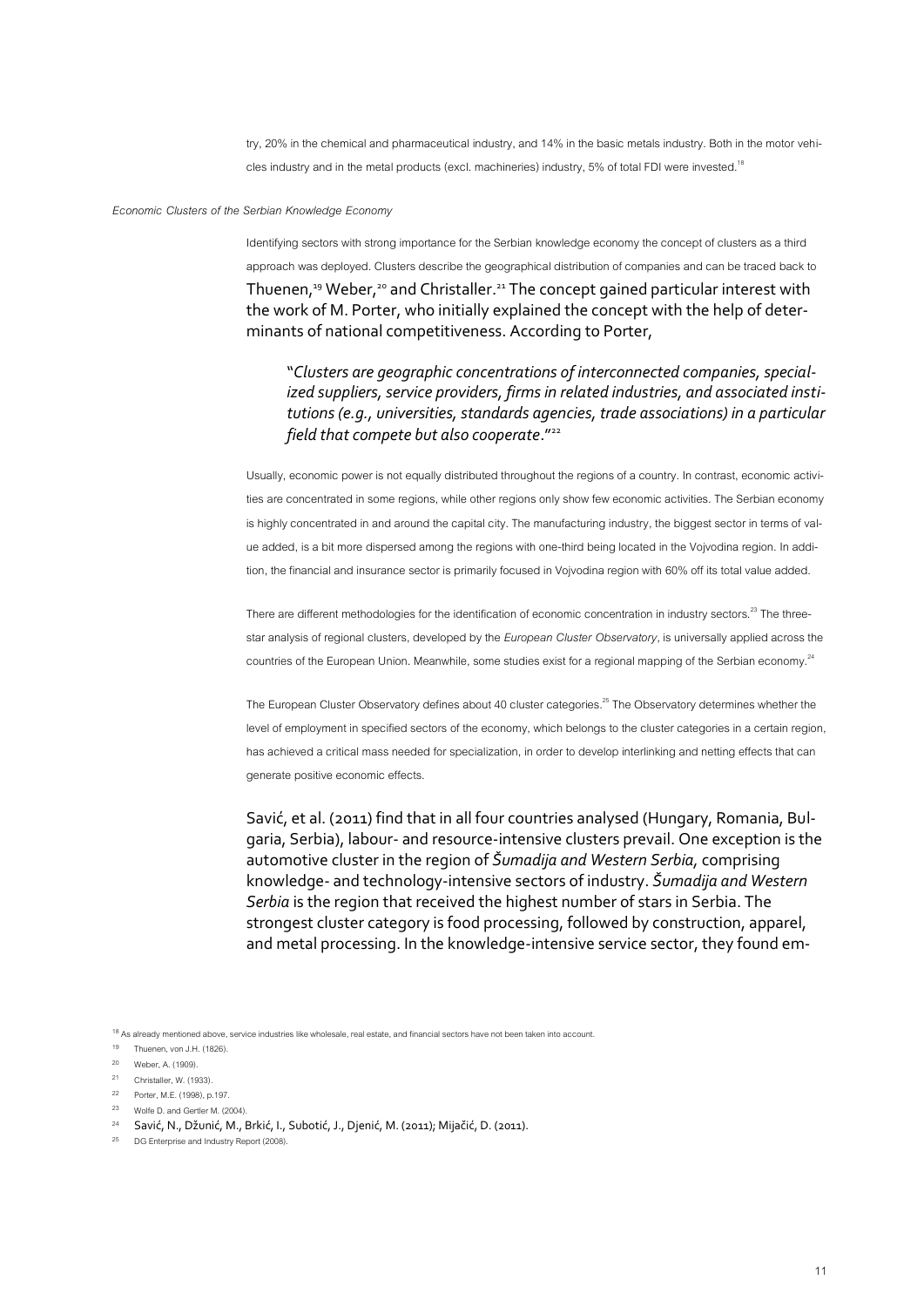## pirical evidence that the Region of Belgrade as well as Southern and Eastern Serbia reached the one-star level in the IT-service sector.

Mijačić, D. (2011) used the results of the cluster-mapping analysis conducted by the EU-funded project *Support*  to Enterprise Competitiveness and Export Promotion (SECEP).<sup>26</sup> According to **Mijačić**, D. (2011) there are three key observations for Serbia:

- First conclusion: Belgrade, Novi Sad and occasionally Niš, are dominant in those cluster categories that are typically considered as service industries. These categories are comprised of: (1) Business Services, (2) Communication and Equipment, (3) Distribution Services, (4) Education and Knowledge Creation, (5) Entertainment, (6) Financial Services, (7) Hospitality and Tourism, (8) Information Technology, (9) Publishing and Printing, (10) Sporting, Recreational and Children's Goods, and (11) Transportation and Logistics.
- Second conclusion: A number of cluster categories are insignificant in Serbia due to low levels of employment and/or a small number of registered companies: (1) Aerospace, (2) Analytical Instruments, (3) Automotive Components, (4) Fishing and Fishing Products, (5) Footwear, (6) Heavy Machinery, (7) Jewellery and Precious Metals, (8) Leather Products, (9) Medical Devices, (10) Oil and Gas Products and Services, (11) Power Generation and Transmission, (12) Textiles, and (13) Tobacco. Each of these cluster categories accounts for less than 1,000 companies.
- Third conclusion: The remaining 14 categories are characterised by a greater concentration in Serbian districts and cities outside Belgrade, Novi Sad and Niš. These cluster categories include: (1) Agricultural Products, (2) Apparel, (3) Biopharmaceuticals, (4) Building Fixtures, (5) Equipment and Services, (6) Chemical Products, (7) Construction Materials, (8) Forest Products and Furniture, (9) Heavy Construction Services, (10) Lighting and Electrical Equipment, (11) Metal Manufacturing, (12) Plastics and Rubber, (13) Processed Food, and (14) Production Technology.

The results of the above-mentioned cluster studies have been summarised and reflected in *[Figure 1](#page-13-0)*. <sup>27</sup> Using the cluster categories of the European Cluster Observatory[, Figure](#page-13-0) *1* shows which industries are economically concentrated in each of the four regions of Serbia. Additionally[, Figure](#page-13-0) *1* sets regional economic concentration against established cluster initiatives in Serbia (on the right hand side).<sup>28</sup> Industries are bolded when cluster initiatives match with concentrations of economic activity. Economic concentrations not supported by cluster initiatives show regional development potentials. Established cluster initiatives not covered by economic concentrations potentially harbour the risk of fruitless financial resources.

26 http://www.secep.rs/, March 25, 2012.

<sup>27</sup> In addition to the two aforementioned studies, a presentation from the "Support to Enterprise Competitiveness and Export Promotion in the Republic of Serbia"-Cluster Workshop held on June 2010 in Belgrade was used.

<sup>&</sup>lt;sup>28</sup> The information of existing cluster initiatives comes from a wbc-inco.net project (PL 212029: Innovation Infrastructures: Serbia; Dall, E., et al. (2011)) and a website on cluster initiatives published from the National Agency for Regional Development (http://klasteri.merr.gov.rs, March 25, 2012).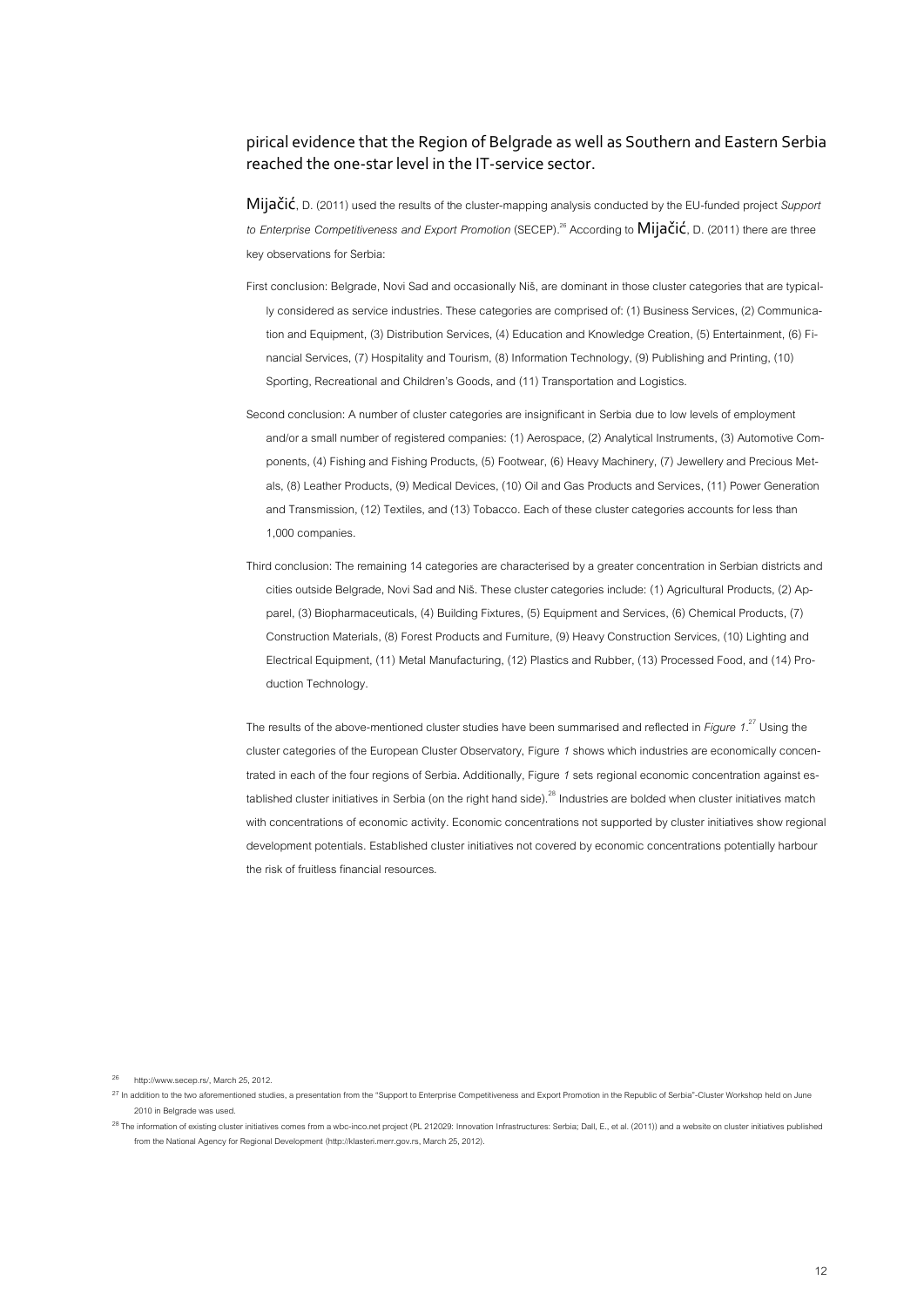Figure 1: Cluster, cluster initiatives against the background of FDI and Exports in Serbia

<span id="page-13-0"></span>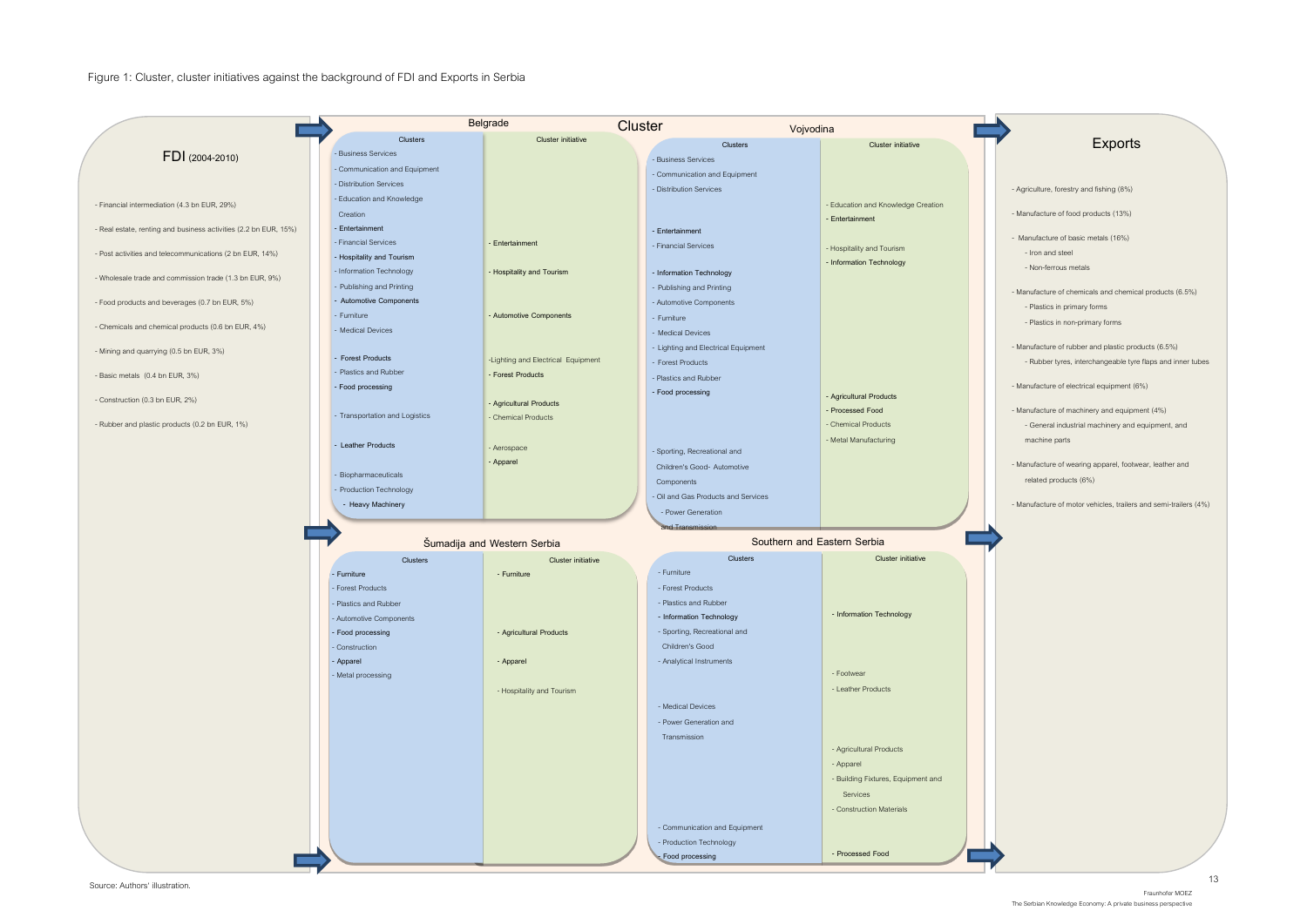#### *Identifying important sectors in Serbia's knowledge economy*

The export structure reveals the competitive advantage of the Serbian economy. Serbia's exports are to a large extent products with little further processing: 21% of exports are agricultural products and 16% are basic metals. The next important export sectors are: chemicals and chemical products (6%), rubber and plastic products (6%), electrical equipment (6%), machinery and equipment (6%), fabricated metal products (5%), machinery and equipment (4%), Manufacture of wearing apparel, footwear, leather and related products (6%) as well as Manufacture of motor vehicles, trailers and semi-trailers (4%).

As described above, FDI inflows in Serbia are mostly focused on economic activities that reveal rather limited technology and knowledge spill-over to other economic sectors in the country. The biggest part of FDI flows into typically market-seeking sectors like financial intermediation, real estate, wholesale and telecommunication. Another big part of FDI went into resource exploiting activities. Only little FDI is efficiency-seeking and flows into sectors where Serbia seeks to have international comparative advantages: automotive industry, chemicals/pharmaceutical industry and to a low extent into the textile/apparel industry.

Matching Serbia's export and FDI structure with the results of the cluster and cluster initatives anlayses there are five sectors where Serbia has the potential to overcome the situation of rather limited FDI inflow and decreasing international comparative advantages in labour and resource-intensive production, as well as to develop the capacities for knowledge- and technology-intensive production.<sup>29</sup> Further examination concentrats on these sectors which are most promising for the development of innovation-driven production processes and for attaining international competiveness by adopting modern production methods in Serbia. The sectors are:

- 1. agricultural industry and food production,
- 2. chemical products (incl. pharmaceutical products),
- 3. automotive industry,
- 4. ICT (incl. telecommunications) and
- 5. electrical equipment/electronics industry.

The selected sectors coincide with most of the key sectors identified by the Serbian Investment and Export Promotion Agency (SIEPA) as being appropriate to attract foreign investment:<sup>30</sup> automotive industry, agriculture and food industry, the ICT industry, pharmaceutical industry, textiles, and the electronics industry. SIEPA additionally focuses on the wood processing industry, business process out-sourcing/shared services industry, construction, real estate, and renewable energy.

#### *Important companies*

After identifying the economic sectors in Serbia with a strong involment and exploitation of the knowledge economy and good potential for the development of innovative production processes specific enterprises were identified in order to analyse their opinions regarding possibilities to foster advanced innovative production processes and the development level of Serbia's knowledge economy.

<sup>29</sup> The apparel industry could be in this list, but it was excluded because of the very low wage levels there.

30 SIEPA (2012) p. 24ff.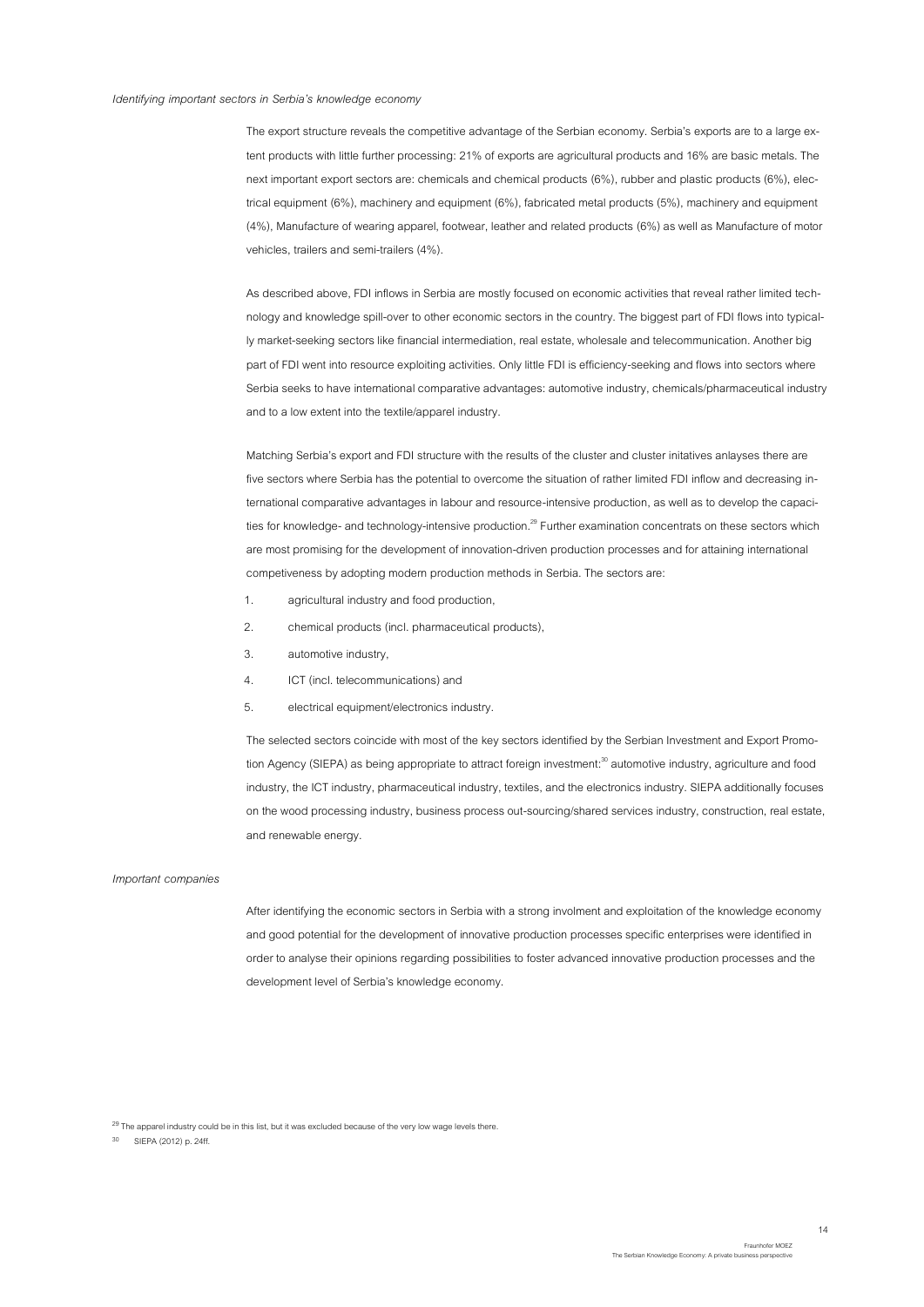For that reason, *Creditreform* data, i.e. the *Amadeus* database, were used to generate a list of the biggest 20 enterprises in each of these sectors with regard to their revenues. As a second step, 20 of the most successful enterprises were identified in each sector with regard to revenue per employee. At this stage, a filter was applied that only selects companies with a minimum of 20 employees.<sup>31</sup>

## <span id="page-15-0"></span>6 Methodology

For the further analysis tow existing concepts to grasp the idea behind a knowledge based economy were combined. Tow dimensions of the Worldbank definition of knowledge economy reveal close connections to the National Innovation System (NIS) approach. First, the definition contains the innovation system per se. It is let open if one definition includes the other or vice versa. So, from one viewpoint one can argument that the NIS approach contains the knowledge economy as well. Second, both concepts emphasise the actors (institutional regime) and their relationships and the supportive function of policy for the economic development. The central idea behind the NIS approach is that innovation and diffusion of technology are both an individual and a collective act. Within a NIS, individual firm dynamics,particular technology characteristics and an adoption mechanism each play a decisive role. Innovation is regarded as a systemic phenomenon. The NIS is "the network of institutions in the public and private sectors whose activities and interactions initiate, import, modify and diffuse new technologies" (Freeman, 1987: 1). The national education system, industrial relations, technical and scientific institutions, government policies, cultural traditions, and many other national institutions are just as fundamental for any company to innovate, as well as external international connections (Freeman, 1995). In both the NIS approach and the knowledge economy concept the dissemination of knowledge and/or innovation is of desicive role. This is garuanteed by a proper technical infrastructure (e.g. ICT infrastructure) as well as a proper institutuionell infrastrukcture.

To gather information as to where gaps within the NIS remain as well as persisting roadblocks or bottlenecks which inhibit the growth of the knowledge economy, companies out of the five identified sectors were interviewed. The aim was to evaluate the framework conditions for innovation and competitiveness, and to identify impediments that prevent Serbian companies from realizing their potential for growth in the knowledge based economy. Furthermore, solutions should be identified that help to overcome the existing obstacles and encourage innovation.

The OECD (1999) identified five aspects of conditions framing the innovation system in a narrow sense. These five aspects are: the macroeconomic and regulatory context, the communication infrastructure, the factor market conditions, the product market conditions, and the education and training system. In constructing the interview guide, those OECD dimensions were adapted and an interview guide to cover all of these aspects was designed:<sup>32</sup>

- Part 1: general information about the company,
- Part 2: innovation activities within the company,
- Part 3: information and communication infrastructure,
	- expenditures of IT technology,
	- and use of IT applications,
- Part 4: human capital,

<sup>31</sup> A comprehensive overview of selected companies can be found in Rauch, M., Sommer-Ulrich, J., Stumpf, M. (2012), p. 33-53.

The whole interview guide could in the annex of Rauch, M., Sommer-Ulrich, J., Stumpf, M. (2012).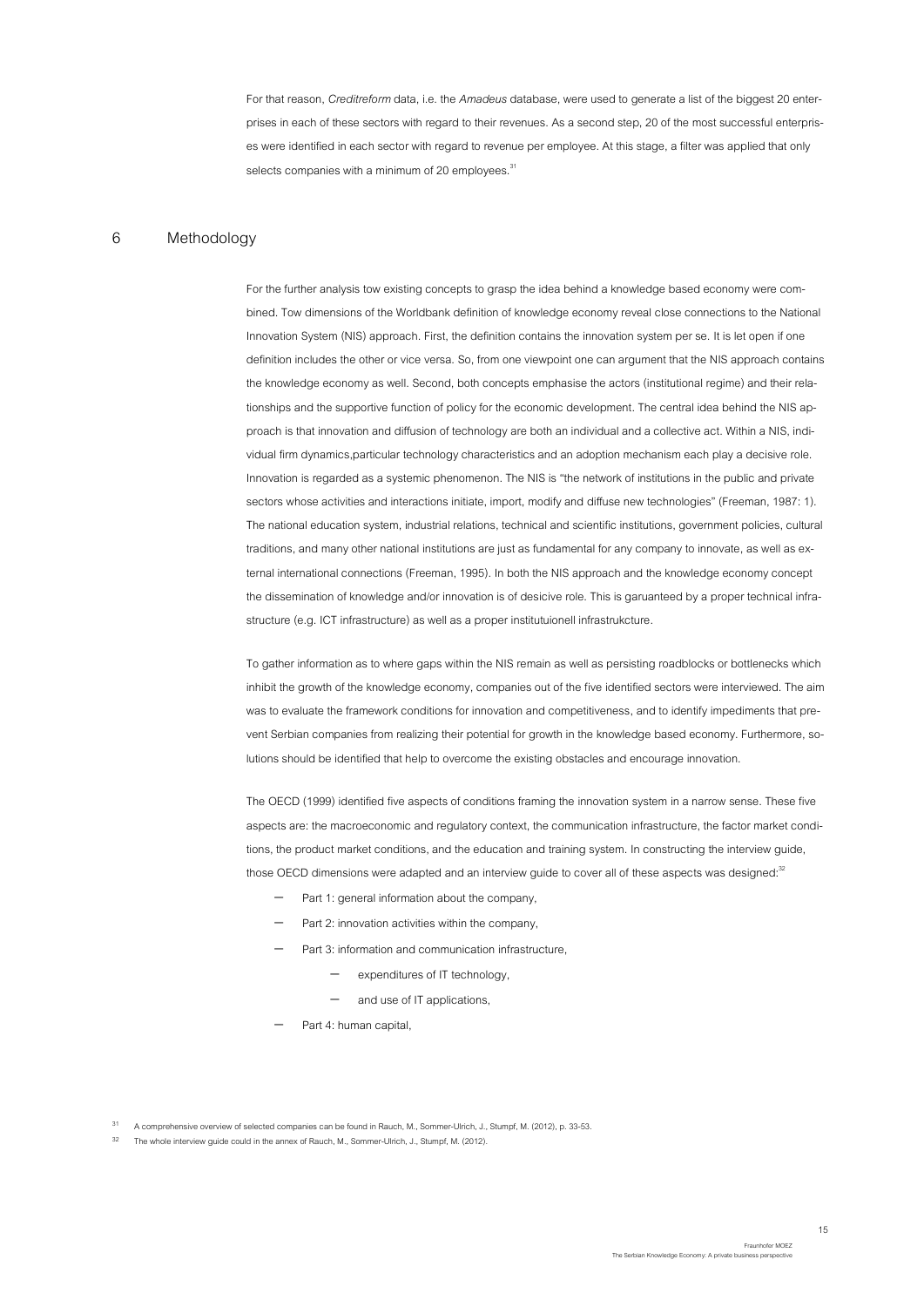- quality of the educational system, and life-long learning,
- Part 5: framework conditions for innovation
	- demand, government procurement of advanced technology products,
	- regulation,
	- tax system,
	- openness, barriers to FDI, and barriers to exports.

The interview guide was semi-structured, including qualitative and quantitative questions. Additionally, it was adjusted during the interview process, as more knowledge accumulated from the interviewees. For that reason, not all questions needed to be answered. All companies were firstly contacted via e-mail and subsequently asked for a one-to-one appointment or phone interview.

A total number of 51 interviews were conducted in the period between 23 April 2012 and 13 June 2012. The final distribution of interview participants between the sectors was as follows: ICT 16 companies; agriculture 13 companies; automotive 8 companies; chemicals 7 companies; and electronics 7 companies (*Error! Reference source not ound.*). Interpretations of the interviewees' opinions should considerthat the sample was taken from the best performing companies within each sector, i.e. the most efficient companies regarding turn-over per employee.

The transcription was done with the help of MAXQDA-software for qualitative data analysis. Thus, relevant and interesting statements can be derived easier from the interview transcripts. A triangulation of the answers received from the different interviewees has been employed in the subsequent analysis. The basic principle of the triangulation of the interview data was based on the comparison of the meaning of the answers from at least three different interviewees, which could be interpreted as equal or similar in relation to a specific issue. This type of data has been reported as findings.

## <span id="page-16-0"></span>7 The Five Sectors View

#### *General information about companies development*

*Figure 2* depicts the development of productivity and employment of the 51 interviewed companies. In contrast to the expectation that increasing productivity is going along with job cuts, most enterprises show up in the upper right quarter, where both productivity and employment are rising. Another group of companies experienced decreasing productivity but increasing employment. Only three companies – all of them in the agribusiness sector – experienced job losses but rising productivity, and two companies show decreasing productivity and employment. Even if there are some very good performing foreign-owned companies, they do not generally preform better than solely domestically owned companies. However, foreign-owned are the biggest, i.e. highest turnover, companies within their industry.

The 16 ICT companies are in general the largest in turnover of the interviewed companies. Many of them experienced enormous growth in employment over the last five years, and most of them are to some extend owned by foreigners.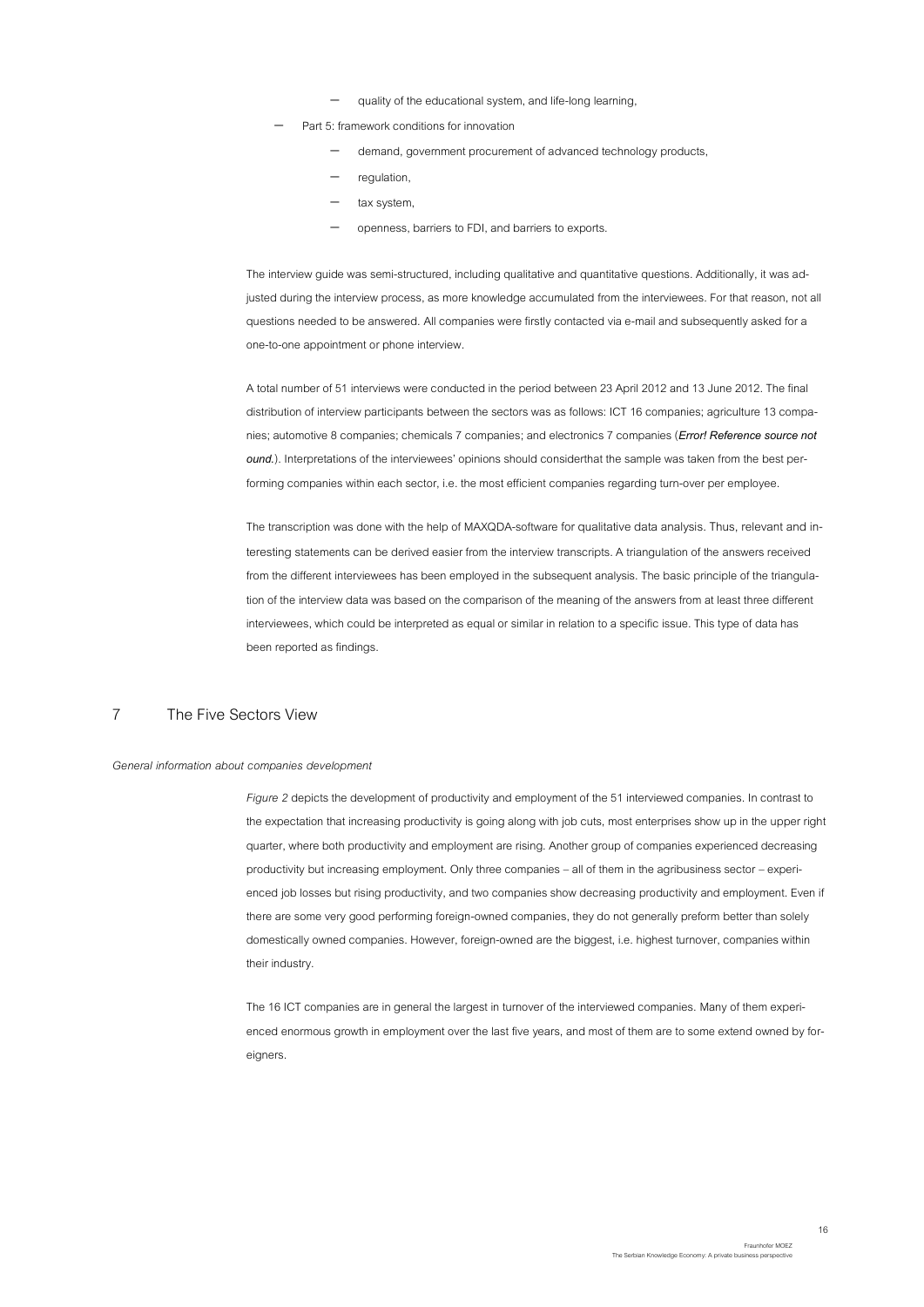The 13 agriculture companies evince a very mixed picture concerning their development of productivity and employment. Four of the interviewed companies experienced job cuts in the last years, but some of the companies could considerably increase their numbers of job instead and faced tremendous growth in productivity as well.

Eight companies are from the automotive sector, of which three are dominantly owned by foreign investors. Foreign-owned companies do better in terms of development in productivity and employment. However, none of the companies experienced job cuts during the last years (in average).

Two of the seven chemical sector companies are dominantly foreign owned, but they do not seem to perform significantly better than their domestically owned counterparts. One of the companies experienced decreasing productivity, and none experienced decreasing employment in the last few years.

In the electronics sector, there is only one dominantly foreign-owned company. Four companies can be found in the quarter of rising productivity and rising employment. Only one experienced decreasing productivity in the last years.

Nearly all of the companies assert that they sell their products to foreign markets. Only five companies – including companies from the agribusiness and the ICT sectors – did not engage in international commerce.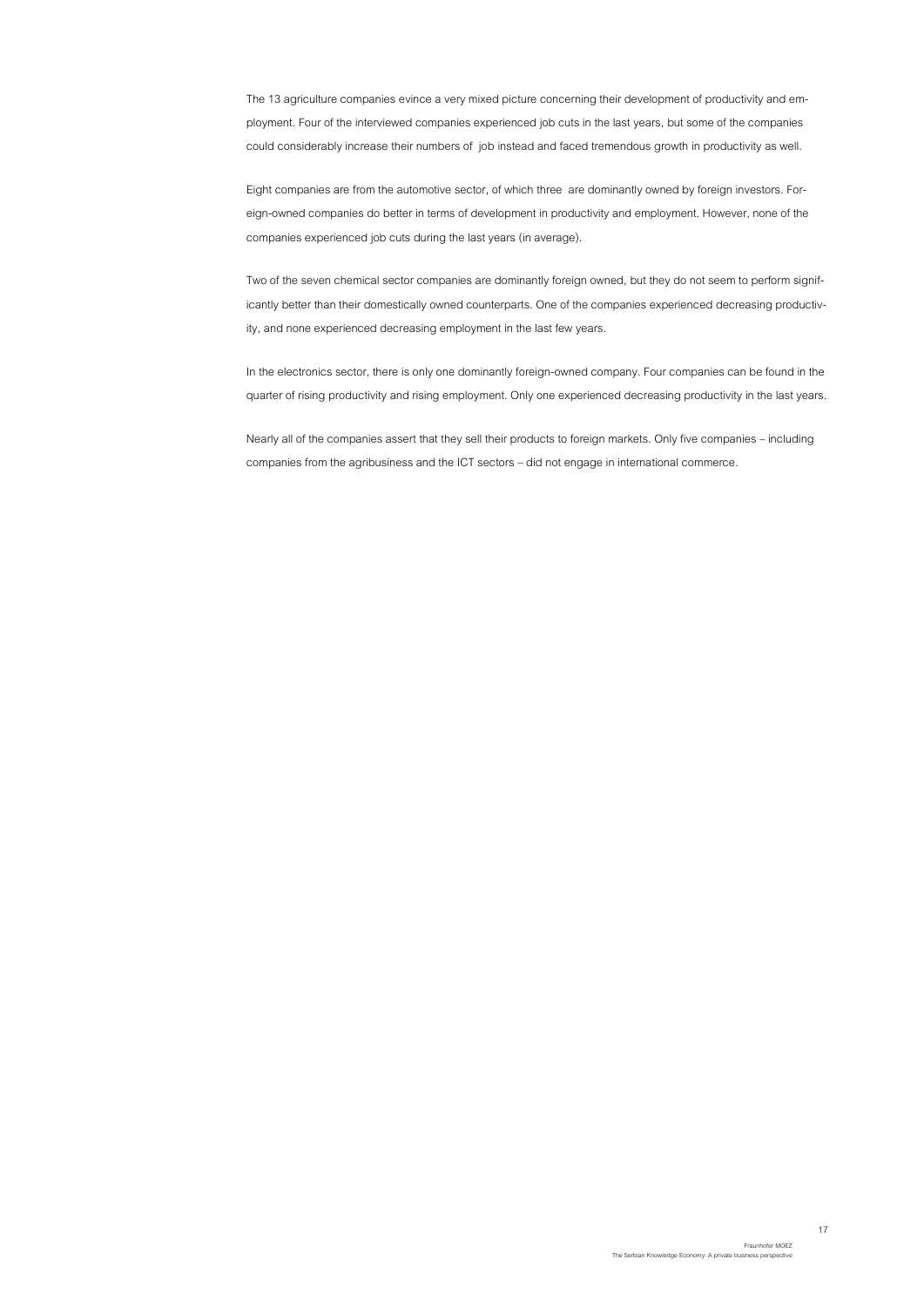#### <span id="page-18-1"></span>Figure 2: Development of productivity and employment between 2005-2010



Source: own depiction based on own calculations, turnover and employment data are taken from the Amadeus database. \* For Telenor, VIP Mobile, Dunav Net, Cisco Serbia, Tenen, Uniprom and Azotara the period is adapted due to data availability. Information about ownership is obtained from interviews. All companies which are owned to more than 20% by foreign investors are counted as foreign owned. Size of bubbles represents turnover in 2010.

#### *Innovation activities*

<span id="page-18-0"></span>Table 4: Important quantitative sector characteristics concerning innovation activities

|                                                             | ICT    | Agribusiness | Automotive | Chemicals | <b>Flectronics</b> |
|-------------------------------------------------------------|--------|--------------|------------|-----------|--------------------|
| Part B: Innovation activities within the company            |        |              |            |           |                    |
| State that they are innovative:                             | 87.50% | 76.92%       | 87.50%     | 100.00%   | 85.71%             |
| State that the Innovations are developed solely internally: | 31.25% | 15.38%       | 50.00%     | 71.43%    | 28.57%             |
| State that the Innovation are new to the world              | 6.25%  | 0.00%        | 37.50%     | 0.00%     | $0.00\%$           |
| State that the Innovation are new to the Serbian market     | 31.25% | 30.77%       | 25.00%     | 42.86%    | 57.14%             |
| State that they cooperate with institutes abroad            | 25.00% | 23.08%       | 12.50%     | 14.29%    | $0.00\%$           |
| State that they cooperate with universities abroad          | 25.00% | 15.38%       | 0.00%      | 14.29%    | $0.00\%$           |
| State that they cooperate with domestic institutes:         | 50.00% | 38.46%       | 25.00%     | 28.57%    | 42.86%             |
| State that they cooperate with domestic universities:       | 62.50% | 38.46%       | 12.50%     | 85.71%    | 28.57%             |
| Perform R&D activities in their company?                    | 50.00% | 38.46%       | 50.00%     | 85.71%    | 57.14%             |
| Has the firm acquired external knowledge?                   | 93.75% | 38.46%       | 50.00%     | 14.29%    | 71.43%             |

Source: Authors'calculation based on interview results.

Across all sectors, most companies consider themselves as innovative. New knowledge is incorporated in companies in the form of new equipment, mostly bought from Western European countries. Therefore, it is not surprising that a large part of interviewees quoted that their innovations are new to the country. However, some companies (mostly out of the automotive sector, which is not surprising when their large export shares are taken into consideration), stated that they act at the edge of world knowledge.

Concerning in-house R&D activities, the companies differ significantly when inter-sectoral comparisons are taken into account. Especially the companies in the chemical sector (86%) in particular stated that they have their own R&D activities. Overall, the intramural investment in R&D is low, and expenditures correlate with firm size and branch.

With the slight exception of the automotive sector, all other sectors seem to cooperate with domestic universities and/or research institutions. Interviewees were asked to name their reasons for cooperation. Most of the answers,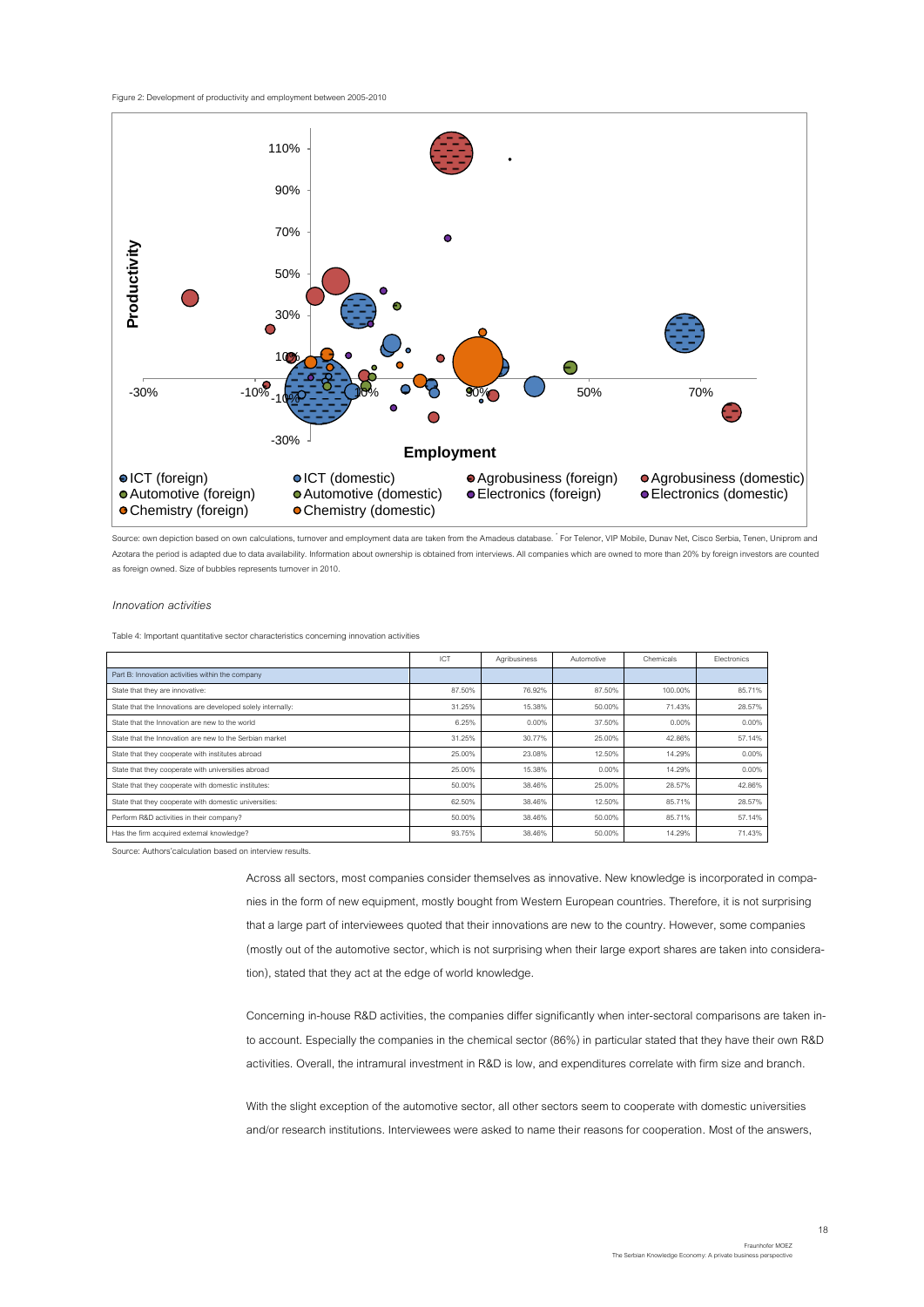however, did/could not distinguish between the reseaons like innovation, R&D, and human resource development. Furthermore, cooperation with those institutions depends on the individuals involved and how they cooperate with each other. Modes of cooperation appear to become fixed, without consideration given to new partners and/or possibilities. The theoretical knowledge at universities is considered as good. The main weaknesses which inhibit better cooperation with academia were identified by interviewees as:

- lack of up-to-date technology in universities,
- slow speed, and
- low administrative capabilities.

Asking about public support, most interviewees are not aware of any specific support programs to foster investment in research and development, technology absorption and innovation, or linkages between universities/research institutions and industry. In a few cases, interviewees mentioned that they are not eligible in any case, because they are not accredited as R&D-institutes and this is mandatory to take part in support programs.

#### *Information and communication infrastructure*

<span id="page-19-0"></span>Table 5: Important quantitative sector characteristics concerning ICT infrastructure

|                                                                         | ICT     | Agribusiness | Automotive | Chemicals | Electronics |
|-------------------------------------------------------------------------|---------|--------------|------------|-----------|-------------|
| Part C: Information and Communication infrastructure                    |         |              |            |           |             |
| Invest in ICT?                                                          | 100.00% | 100.00%      | 100.00%    | 100.00%   | 85.71%      |
| X percent of workforce (in average) uses computers regularly            | 99      | 13           | 20         | 25        | 50          |
| State that the Serbian sector meet the needs of the companies in Serbia | 43.75%  | 46.15%       | 87.50%     | 71.43%    | 42.86%      |
| Buy foreign ICT infrastructure                                          | 31.25%  | 38.46%       | 50.00%     | 42.86%    | 42.86%      |
| Regarding ICT, do you think you are more advanced than competitors?     | 31.25%  | 38.46%       | 37.50%     | 28.57%    | 42.86%      |

Source: Authors'calculation based on interview results.

Investment in ICT infrastructure lays the ground for efficient work procedures. Indeed, nearly all of the companies invest in ICT infrastructure but about half stated that the Serbian ICT sector couldn't meet the needs of their companies. Most of these companies hence buy foreign ICT infrastructure. Despite the fact that the most efficient companies were questioned regarding turnover per employee, only about one-third of the companies guessed that they are more advanced regarding ICT than their competitors. Most companies are not aware of any public support measures.

#### *Human capital*

<span id="page-19-1"></span>Table 6: Important quantitative sector characteristics concerning human capital

|                                                                                  | ICT    | Agribusiness | Automotive | Chemicals | <b>Flectronics</b> |
|----------------------------------------------------------------------------------|--------|--------------|------------|-----------|--------------------|
| Part D: Human Capital                                                            |        |              |            |           |                    |
| State that it easy to find appropriate qualified people.                         | 43.75% | 61.54%       | 62.50%     | 42.86%    | 71.43%             |
| Serbian education system meets the needs of your company?                        | 37.50% | 38.46%       | 50.00%     | 42.86%    | 42.86%             |
| Offer vocational training to their employees.                                    | 93.75% | 92.31%       | 100.00%    | 100.00%   | 85.71%             |
| Are involved in any kind of cooperation with local academic institutions/schools | 50.00% | 53.85%       | 50.00%     | 42.86%    | 28.57%             |

Source: Authors'calculation based on interview results.

Human capital is a key factor for economic growth, and is complementary to RDI activities. While most of the companies in the agribusiness, automotive, and electronics sectors state that it is easy to find appropriately qualified people, companies in the ICT and chemical sectors face larger problems in finding qualified employees. In these sectors, brain drain was named as a problem. However, nearly all companies offer vocational training, at least to train new employees. The question of whether the Serbian education system meets the needs of the company was answered twofold: In each sector, nearly half of interviewees stated it is good, and the other part stated it is inappropriate. Nearly all of the interviewees mentioned, that there is too little practical knowledge among school and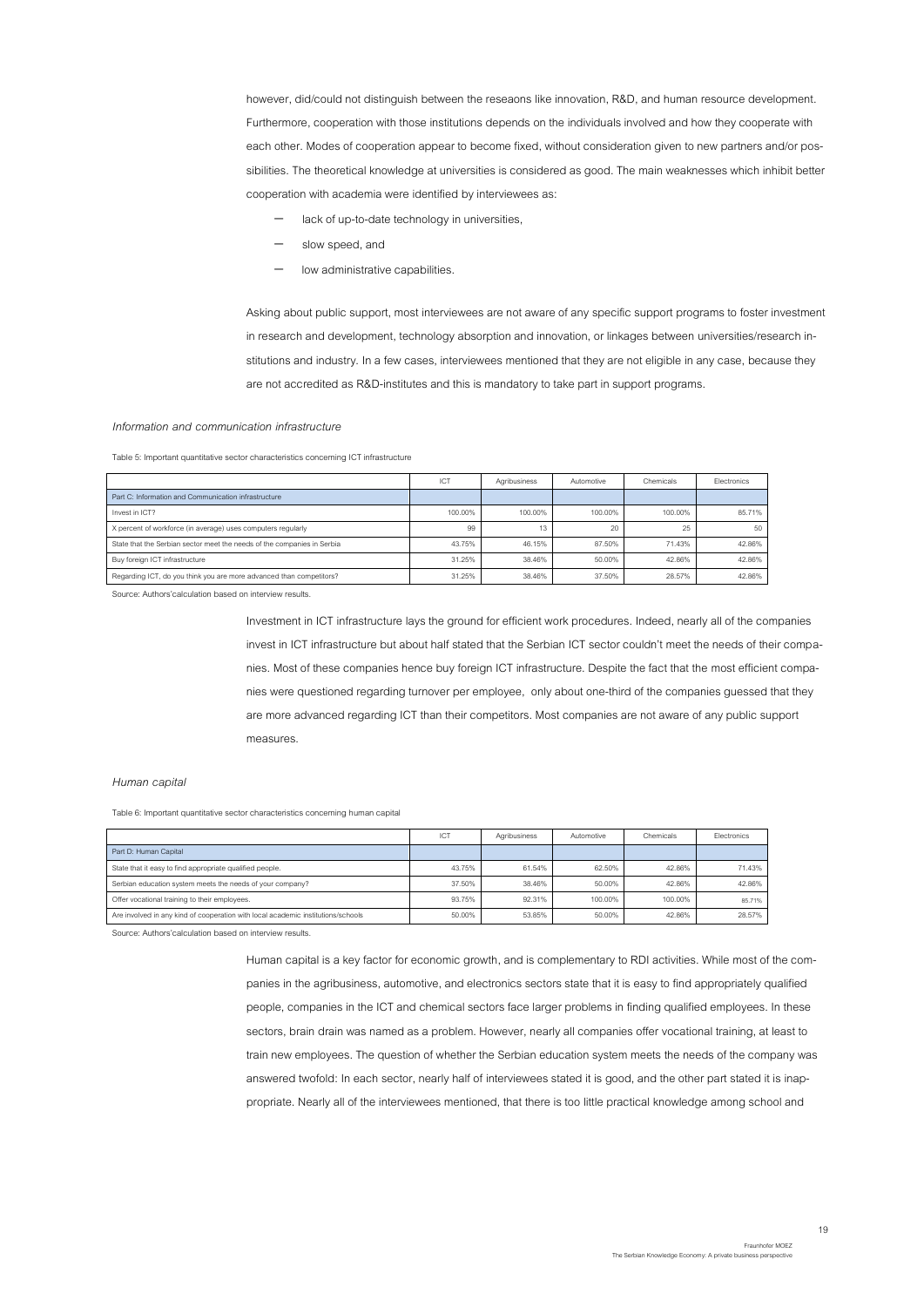#### *Framework conditions for innovation*

<span id="page-20-0"></span>Table 7: Important quantitative sector characteristics concerning framework conditions

|                                                                                     | ICT      | Agribusiness | Automotive | Chemicals | Electronics |
|-------------------------------------------------------------------------------------|----------|--------------|------------|-----------|-------------|
| Part E: Framework Condition                                                         |          |              |            |           |             |
| Assess that the regulatory business is positive in order to support their business: | 6.25%    | 23.08%       | 25.00%     | 28.57%    | 0.00%       |
| State that the tax system support their business:                                   | 31.25%   | 23.08%       | 62.50%     | 14.29%    | 28.57%      |
| Assess the Serbian import/export regime positive:                                   | 12.50%   | 23.08%       | 62.50%     | 42.86%    | 28.57%      |
| State that running a business in Serbia is easy                                     | 6.25%    | 7.69%        | 25.00%     | 14.29%    | 0.00%       |
| Assess the institutional environment to be positive                                 | 6.25%    | 7.69%        | 25.00%     | 28.57%    | 0.00%       |
| Asses the Serbian system positive for covering their financing requirements         | $0.00\%$ | 38.46%       | 25.00%     | 42.86%    | 14.29%      |

Source: Authors' calculation based on interview results.

The institutional environment was one of the main impediments for Serbian companies. The majority of the interviewees stated that there are plenty of agencies supporting business, but nobody knows what exactly they are doing. So, interviewees ask for a more (pro-)active behaviour of these institutions. Furthermore, a lack of knowledge within and the inability and/or unwillingness to make decisions in agencies create red tape and administrative burdens. This finding is supported with statements that even corruption cannot solve time consuming processes. However, Siepa was singled out as an agency which functioned in a supportive way. The majority of interviewees have had contact with Siepa, however, in different fields such as export promotion, technology adoption, and grants for fairs and exhibitions.

Concerning regulatory challenges, many interviewees affirmed that the legal system develops in an appropriate direction. The process of convergence with European laws means a positive influence on the legal framework. It is not surprising that some interviewees claimed that the legal system is changing too rapidly. However, many interviewees complained that the implementation process is too slow; new laws are not well known in the administration, and some areas are not covered with supplementary laws. Subsequently, the entire implementation process is delayed. Thus, interviewees perceive a law enforcement problem and an inequality in its enforcement.

Nearly all interviewees stated that they are not personally involved in any form of corruption. Many interviewees, however,reported that there is still a big problem in public administration procedures. Most of the bigger companies said that they follow their own established anti-corruption standards. In contrast, nearly all companies – including multinationals with experience in other systems, complained about administrative bureaucracy. The following points of weaknesses compared to other countries were identified:

- there are overlapping authorities or no clear communication of tasks of one agency to the public,
- administration is regarded as very complicated, in the sense of much paperwork must be done, and
- processes are very slow.

The tax system was considered overall as suitable and business promotion. The main impediment was the fact that VAT has had to be paid in advance. Furthermore insufficient exemptions for investments, innovation as well as unequally applied laws were also mentioned.

In addition, the import/export regime is overall considered satisfactory, but there are some hindering aspects like time-demanding processes or bureaucratic challenges – especially regarding certification processes. Additionally, problems with how to treat non-material goods are named.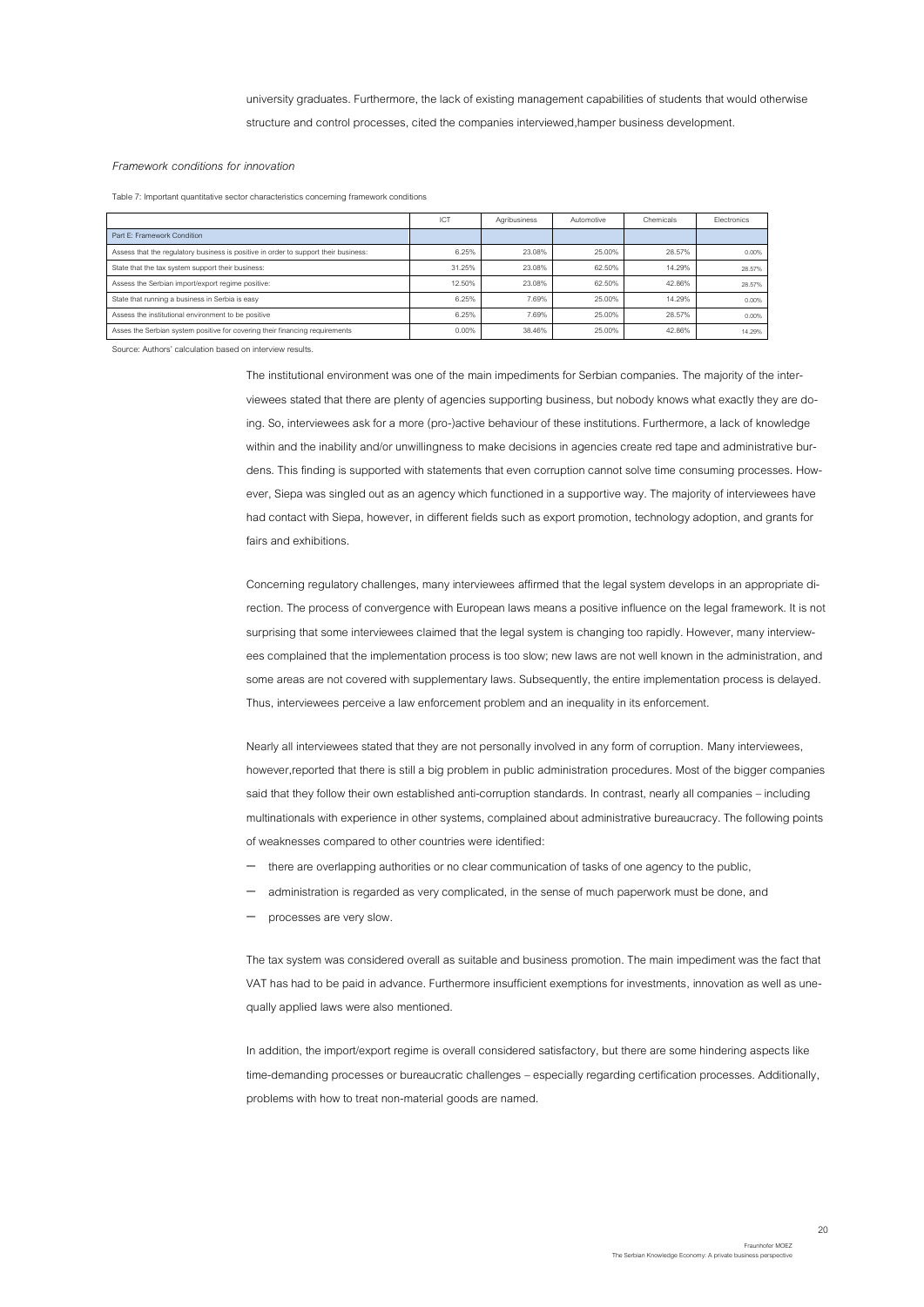In order to satisfy their financial requirements, financial instruments other than bank loans are rarely mentioned. However the majority of interviewees try not to use bank loans because interest rates are too high (higher than profit rates), interest rates are also changing over time, making cost prediction not feasible at the time of signature. Therefore, companies try to finance investment projects out of their own profits.

Nearly all companies interviewed have no specific intellectual property rights (IPR). Some companies do have registered trademarks. However, especially in ICT companies, the interviewees believed that their products were so specific and tailored for customers that there was no need to seek intellectual property protection. However, in those cases where companies did seek to register IPR, they were satisfied with the Serbian system.

Asking the companies for recommendations to the Serbian government, the most pressing problem for companies was the devaluation of the Serbian dinar in the last months, followed by the desire to eliminate the administration challenges mention above. This should be supported by proactive work and better public communication practices by supporting agencies. With respect to policy issues, companies ask for better cooperation between different ministries and/or their responsible agencies. Furthermore, companies noted that they should be better integrated into the development of strategies and asked to have meaningful dialogue with the relevant authorities.

## <span id="page-21-0"></span>8 Summary

The paper identified international competitive advantages via the Serbian export/import structure of the Serbian government. The results show that Serbia's exports grew between 2005 and 2010 by 118%, and imports by 13%. The biggest share in exports originates in the resource-based sector, where Serbia has a worldwide comparative advantage. However some positive trends are shown in sectors with a medium- or high-technology level.

FDI inflows provide one proxy for the global competitiveness of sectors and regions. The biggest proportion, nearly one-fourth of foreign investments between 2004 and 2010, were invested into the food production and beverage industry, 20% in the chemical and pharmaceutical industry, and 14% in the basic metals industry.

The results, combined with an analysis of economic clusters and cluster initiatives in Serbia, resulted in the five sectors which possess high potential for developing and rely to a big extent on the knowledge economy in Serbia:

- 1. the agricultural industry and food production,
- 2. chemical products (incl. pharmaceutical products),
- 3. the automotive industry,
- 4. ICT (incl. telecommunications) and
- 5. the electrical equipment/electronics industry.

To get a qualitative assessment of Serbian knowledge economy, the concept of the National Innovation System was deployed to develop an interview guide. Fifty-one semi-structured interviews, including qualitative and quantitative questions, were conducted in order to provide insights into opinions about aspects of the knowledge economy in Serbia. The aim was to gather information as to where gaps remain, as well as persisting roadblocks or bottlenecks which inhibit the growth of the knowledge economy.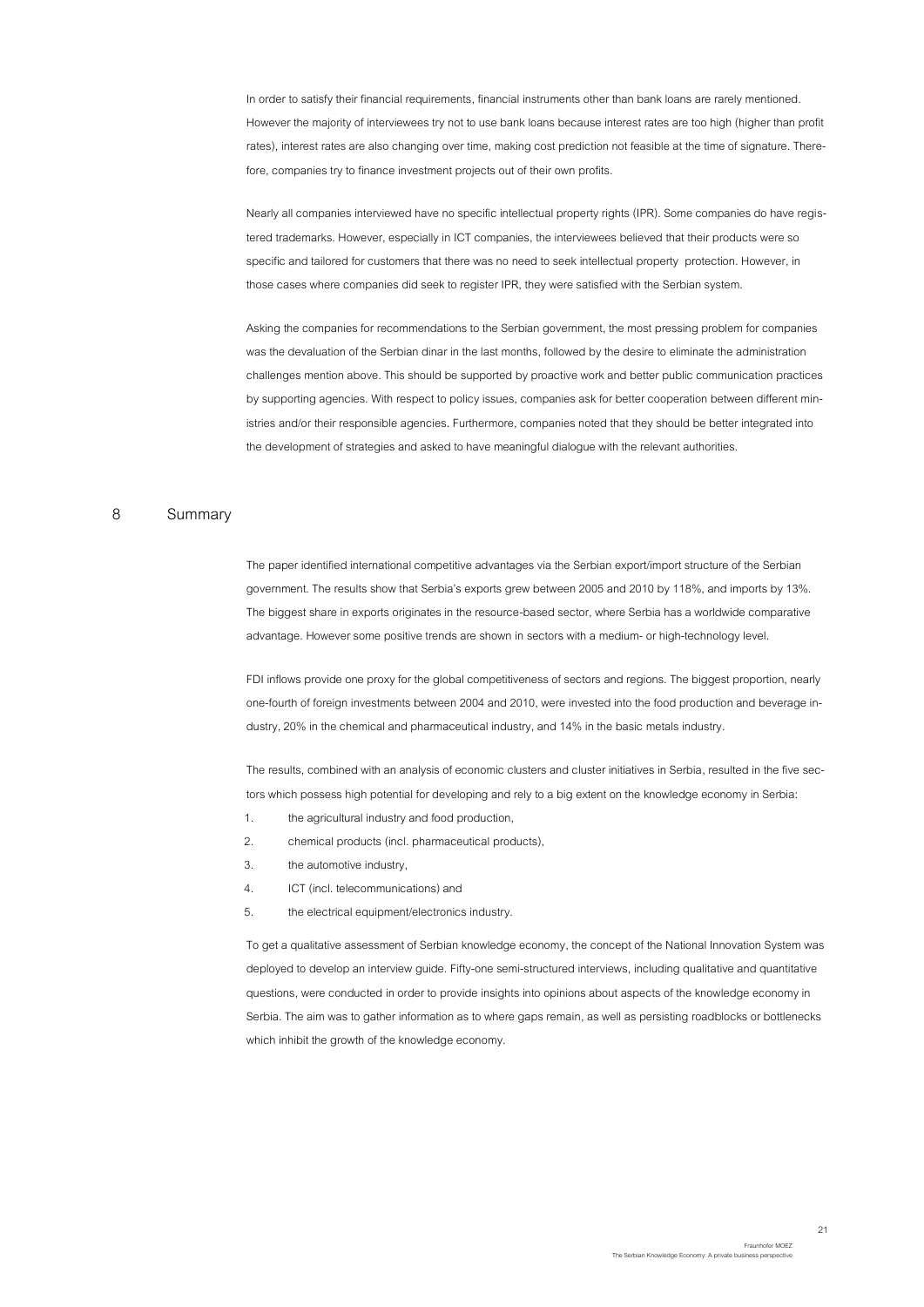<span id="page-22-0"></span>Table 8: Topics of interest within different sectors

|                                                                 | ICT                       | Chemicals                 | Agriculture               | Electronics               | Automotive                |
|-----------------------------------------------------------------|---------------------------|---------------------------|---------------------------|---------------------------|---------------------------|
| R&D activity/ networks                                          |                           |                           |                           |                           |                           |
| mostly not aware of support programs                            |                           | X                         | $\mathsf X$               | $\mathsf X$               | $\boldsymbol{\mathsf{x}}$ |
| there is some cooperation with universities                     | X                         | X                         | X                         | X                         |                           |
| low technology of universities                                  | $\times$                  |                           |                           |                           |                           |
| slow speed of universities                                      |                           | X                         |                           |                           |                           |
| low administrative capabilities of universities                 | $\mathsf X$               | X                         |                           |                           |                           |
| Human resources                                                 |                           |                           |                           |                           |                           |
| hard to find appropriate people                                 | $\mathsf X$               | X                         |                           |                           |                           |
| lack of practical knowledge                                     | $\times$                  | X                         | X                         | X                         | X                         |
|                                                                 |                           |                           |                           |                           |                           |
| low level of qualification<br>brain drain                       | $\mathsf X$               | X                         |                           | X                         |                           |
|                                                                 | $\times$                  | X                         |                           |                           |                           |
| Institutional environment                                       |                           |                           |                           |                           |                           |
| is perceived to be non-existent                                 |                           |                           |                           |                           | X                         |
| "We have plenty but they do nothing and/or help nothing"        | $\boldsymbol{\mathsf{X}}$ |                           | $\mathsf X$               | $\boldsymbol{\times}$     |                           |
| <b>Relevant Ministries</b>                                      |                           |                           |                           |                           |                           |
| Ministry of Finance                                             | $\mathsf X$               | X                         | $\boldsymbol{\times}$     |                           |                           |
| Ministry of Economy                                             | $\times$                  | X                         |                           | $\times$                  | X                         |
| Ministry of Telecommunication                                   | X                         |                           |                           |                           |                           |
| Ministry of Environment                                         |                           | X                         |                           | $\mathsf X$               |                           |
| Ministry of Agriculture                                         |                           |                           | X                         |                           |                           |
| Regulatory challenges                                           |                           |                           |                           |                           |                           |
| legal system is good but problems with implementation           |                           | X                         | $\boldsymbol{\times}$     |                           |                           |
| fast changing laws, not applicable, grey economy                | $\times$                  | X                         | $\boldsymbol{\mathsf{x}}$ |                           |                           |
| coordination problem between authorities                        | X                         |                           |                           |                           |                           |
| too much regulatory                                             |                           | X                         |                           |                           | $\times$                  |
| foreign solutions                                               | $\times$                  |                           |                           | $\mathsf X$               |                           |
| problems of law enforcement                                     | $\times$                  |                           | $\times$                  | $\mathsf X$               | X                         |
| Main Bureaucratic Impediments                                   |                           |                           |                           |                           |                           |
|                                                                 |                           |                           |                           |                           |                           |
| overlapping authorities                                         | X                         |                           | x                         |                           |                           |
| very complicated/ much paperwork                                | $\mathsf X$               | X                         | $\mathsf X$               | X                         | X                         |
| time demanding                                                  | $\mathsf X$               | $\boldsymbol{\mathsf{x}}$ | $\mathsf X$               | $\mathsf X$               | X                         |
| Corruption                                                      |                           |                           |                           |                           |                           |
| corruption affects business                                     | $\times$                  | $\chi/$                   | $\boldsymbol{\times}$     | $\boldsymbol{\mathsf{x}}$ | $\boldsymbol{\times}$     |
| Tax system                                                      |                           |                           |                           |                           |                           |
| legal tax system is good                                        | $\mathsf X$               |                           | $\mathsf X$               | $\mathsf X$               | $\times$                  |
| VAT is need to pay in advance                                   | X                         | X                         |                           | $\mathsf X$               | x                         |
| incomplete tax system                                           |                           |                           | X                         |                           |                           |
| not supportive/ no exemptions                                   | X                         | $\boldsymbol{\mathsf{x}}$ | $\mathsf X$               |                           |                           |
| unequally handled                                               | $\boldsymbol{\mathsf{x}}$ |                           | $\mathsf X$               | x                         |                           |
| Import/export regime                                            |                           |                           |                           |                           |                           |
| overall satisfied with the system                               |                           | $\boldsymbol{\mathsf{x}}$ | $\boldsymbol{\times}$     |                           |                           |
| mixed picture                                                   |                           |                           |                           | X                         | X                         |
| time consuming to get approvals                                 | X                         | $\mathsf X$               |                           |                           |                           |
| problems with imports (except of materials)                     |                           |                           |                           |                           |                           |
| certified equipment from EU needs a local certification process |                           |                           |                           |                           |                           |
|                                                                 | X                         |                           |                           |                           |                           |
| Financing system                                                |                           |                           |                           |                           |                           |
| banks loans are only mentioned financing instrument             | $\mathsf X$               |                           | $\mathsf X$               | $\mathsf X$               | x                         |
| too high interest rate                                          | $\mathsf X$               | $\boldsymbol{\mathsf{x}}$ | $\boldsymbol{\times}$     | $\boldsymbol{\mathsf{x}}$ | X                         |
| predominantly self-financing                                    |                           |                           | $\mathsf X$               | x                         | x                         |
| IPR regime                                                      |                           |                           |                           |                           |                           |
| no use of IPR                                                   | $\mathsf X$               | X                         | $\mathsf X$               | $\mathsf X$               | $\boldsymbol{\mathsf{x}}$ |
| IPR system meet the needs of the companies                      | $\mathsf X$               | X                         | $\boldsymbol{\times}$     | $\mathsf X$               |                           |
| Recommendations                                                 |                           |                           |                           |                           |                           |
| stable currency                                                 | $\mathsf X$               | $\boldsymbol{\mathsf{x}}$ | $\mathsf X$               |                           |                           |
| tax payment in advance                                          | X                         | X                         |                           |                           |                           |
| too high interest rate                                          |                           |                           | $\mathsf X$               |                           |                           |
| simplify regulations and shorten processes (bureaucracy)        | X                         | X                         |                           | X                         | x                         |
| Infrastructure                                                  |                           | X                         | $\mathsf X$               | X                         | х                         |
| more and better cooperation between ministries/agencies         | X                         |                           | X                         |                           |                           |
| start dialog between industry and government                    | X                         |                           |                           | $\mathsf X$               |                           |
| need for proactive agencies                                     | X                         |                           | X                         |                           | x                         |
|                                                                 |                           |                           |                           |                           |                           |

Source: Authors' illustration.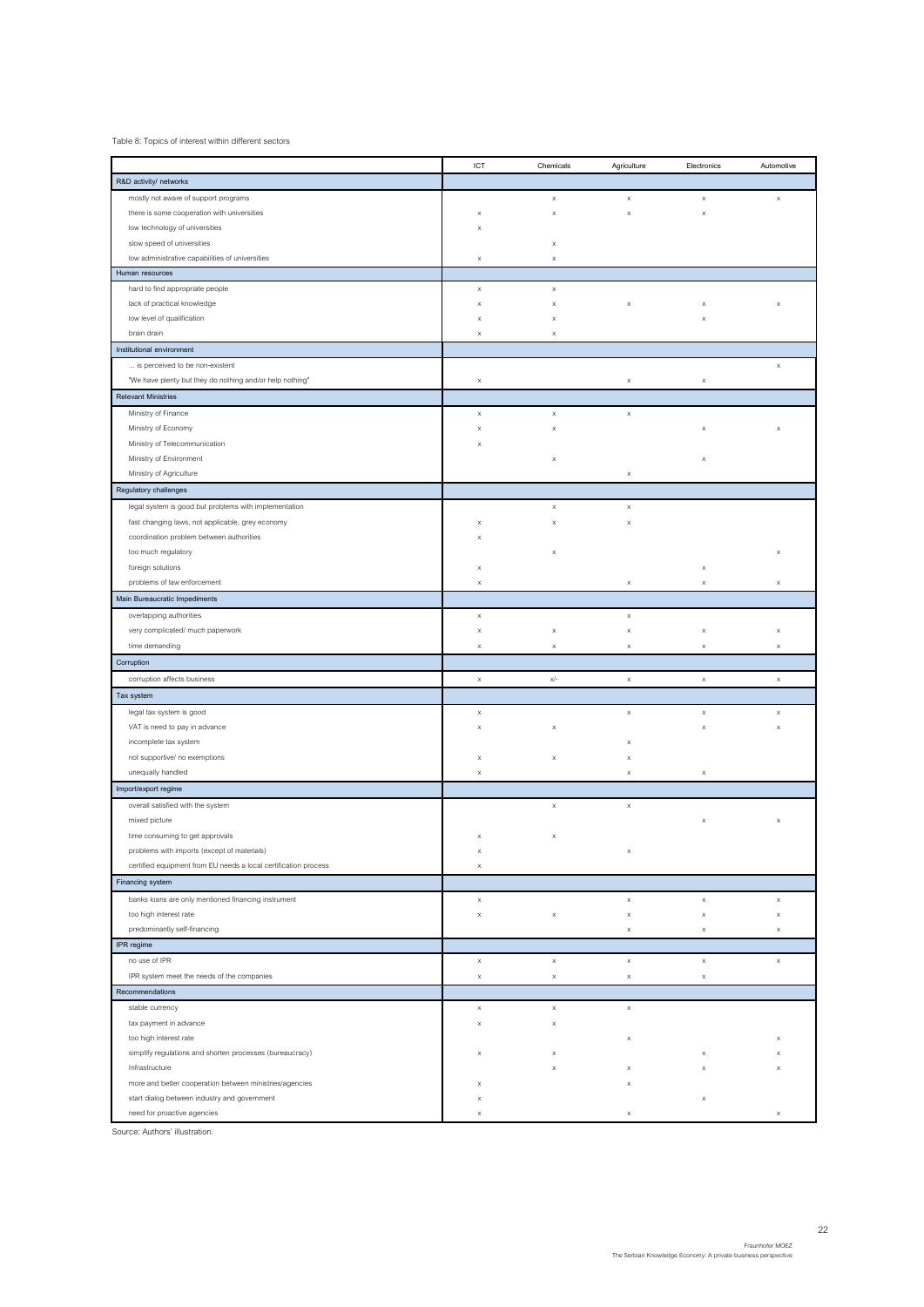The results are that most of companies consider themselves as innovative. The innovations are generally viewed as new to their country. New knowledge is normally incorporated in companies in the form of new equipment, mostly bought from western European countries. Some companies, not surprisingly those with large export shares, stated that they act at the edge of world knowledge.

Concerning the Serbian ICT infrastructure, about one-half of the companies stated that the infrastructure as it stands could not meet the needs of Serbian companies. Most of these companies hence buy on foreign markets.

The answers of the company concerning the Serbian education system show ambivalent results: While the ICT and chemical sectors face problems in hiring appropriately qualified people, the other sectors do not to the extent of these latter two. However, nearly all of the interviewees criticised the lack of practical knowledge among graduates.

*Table 8* gives a comparison of statements regarding framework conditions. Important aspects of the topics were chosen to show whether these topics are relevant in each of the sectors. That does not mean that single interviewees out of one sector do not share this view, but the sector at large (at least three of the interviewees) does not.

23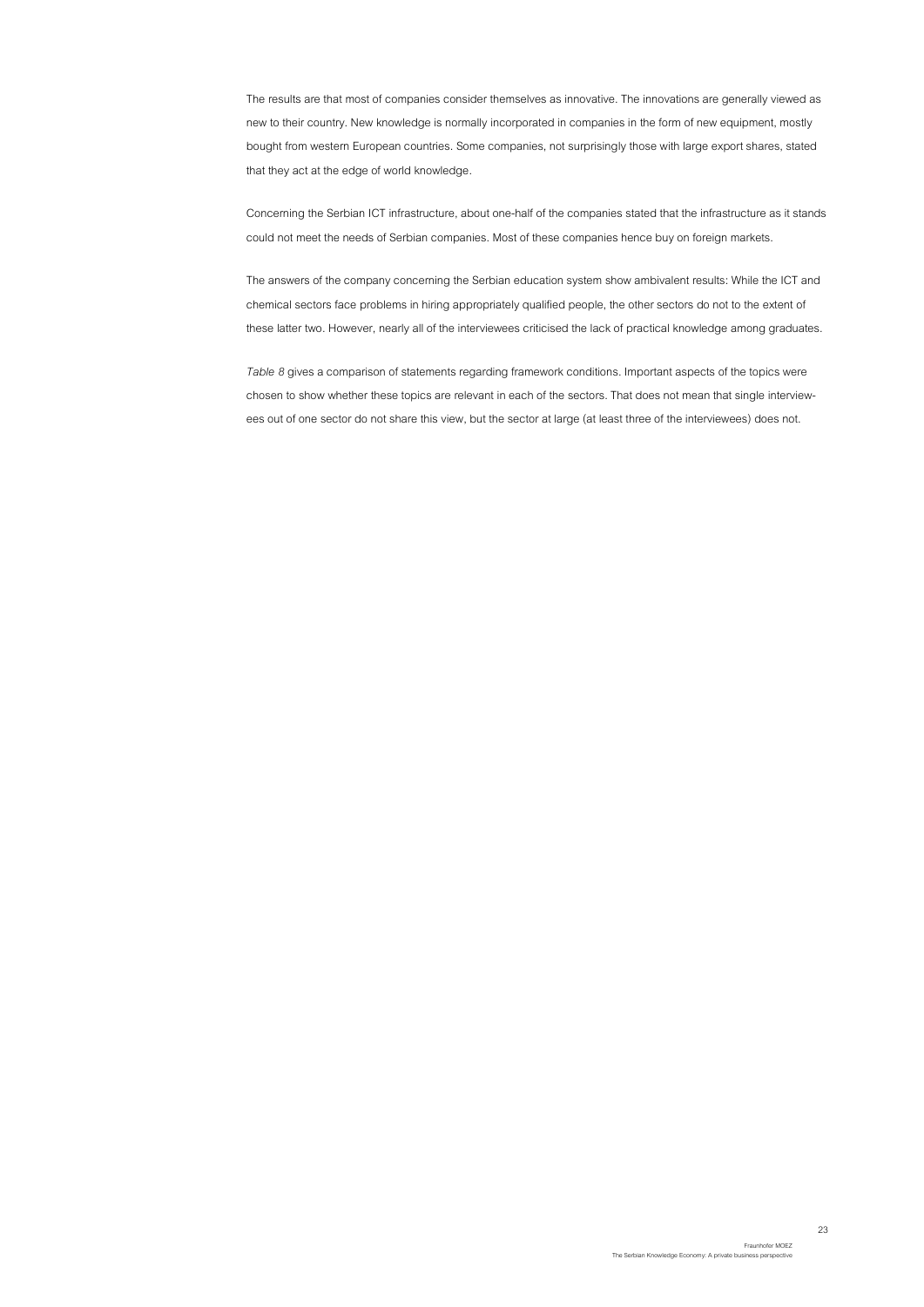#### <span id="page-24-0"></span>9 Literature

- Abramowitz, Moses (1990): Thinking about growth: and other essays on economic growth and welfare, Cambridge University Press.
- Adams, James D. (1990): Fundamental Stocks of Knowledge and Productivity Growth, in: Journal of Political Economy, Vol. 98, No. 4, pp. 673-702.
- Aghion, P. and P. Howitt (1992): A Model of Growth Through Creative Destruction. *Econometrica*, Vol. 60, pp. 323-351.
- Aghion, P. and P. Howitt (1998): *Endogenous Growth Theory.* Mass: The MIT Press.
- Balassa, B. (1965): Trade Liberalization and "Revealed" Comparative Advantage. The Manchester School of Economic and Social Studies 30, no. 2: 99–123.
- Barro, Robert J. (1991): Economic Growth in a Cross Section of Countries, in: The Quarterly Journal of Economics (1991) 106 (2): 407-443.
- Chen, Derek H. C. and Carl J. Dahlman (2005): The Knowledge Economy, the KAM Methodology and World Bank Operations, in: World Bank Institute Working Paper No. 37256.
- Christaller, W. (1933): Die zentralen Orte in Süddeutschland. Eine ökonomisch-geographische Untersuchung über die Gesetzmäßigkeit der Verbreitung und Entwicklung der Siedlungen mit städtischen Funktionen. Jena: Fischer Verlag.
- Đekić, Ivan (2010): Transitional Priorities of Serbia in the light of European Integration, in: Megatrend Review Vol. 7 (2), p. 327-344.
- DG Enterprise and Industry report (2008): Innovation clusters in Europe A statistical analysis and overview of current policy support. PRO INNO Europe paper N° 5. http://www.proinnoeuope.eu/sites/default/files/page/10/05/PRO%20INNO%20Europe®%20Paper%20No.%205% 20'Innovation%20clusters%20in%20Europe%20A%20statistical%20analysis%20and%20overview%20of% 20current%20policy%20support'.pdf (2012/03/01).
- Freeman, C. (1987): Technology Policy and Economic Performance Lessons from Japan, Pinter, London.
- Freeman, C. (1995): The National System of Innovation in historical perspective. Cambridge Journal of Economics 19, p. 5-24.
- Heckscher, Eli F. & Ohlin, Bertil Gotthard (1991): Heckscher-Ohlin Trade Theory, Cambridge: MIT Press
- Lall, S. (2000): The Technological Structure and Performance of Developing Country Manufactured Exports, 1985–98. Oxford Development Studies, Vol. 28, No. 3.
- Mankiw, Gregory N.; David Romer and David N. Weil (1992) A Contribution to the Empirics of Economic Growth, in: The Quarterly Journal of Economics 107 (2): 407-437.
- Mijačić, D. (2011): Mapping of regional clusters in Serbia. Conference proceedings: Economic Development and entrepreneurship in transition economies: A Review of Current Policy Approaches. Banja Luka.
- OECD (1999): Managing National Innovation Systems. Paris: OECD.
- OECD (1999): OECD Science, Technology and Industry Scoreboard 1999. Benchmarking Knowledge-based Economies. Paris: OECD, p. 8.
- OECD (2005): The Measurement of Scientific and Technological Activities: Guidelines for Collecting and Interpreting Innovation Data: Oslo Manual, 3rd Edition. Paris: OECD, p. 28.
- Porter, M. E. (1998): On Competition. Boston: A Harvard Business Review Press.